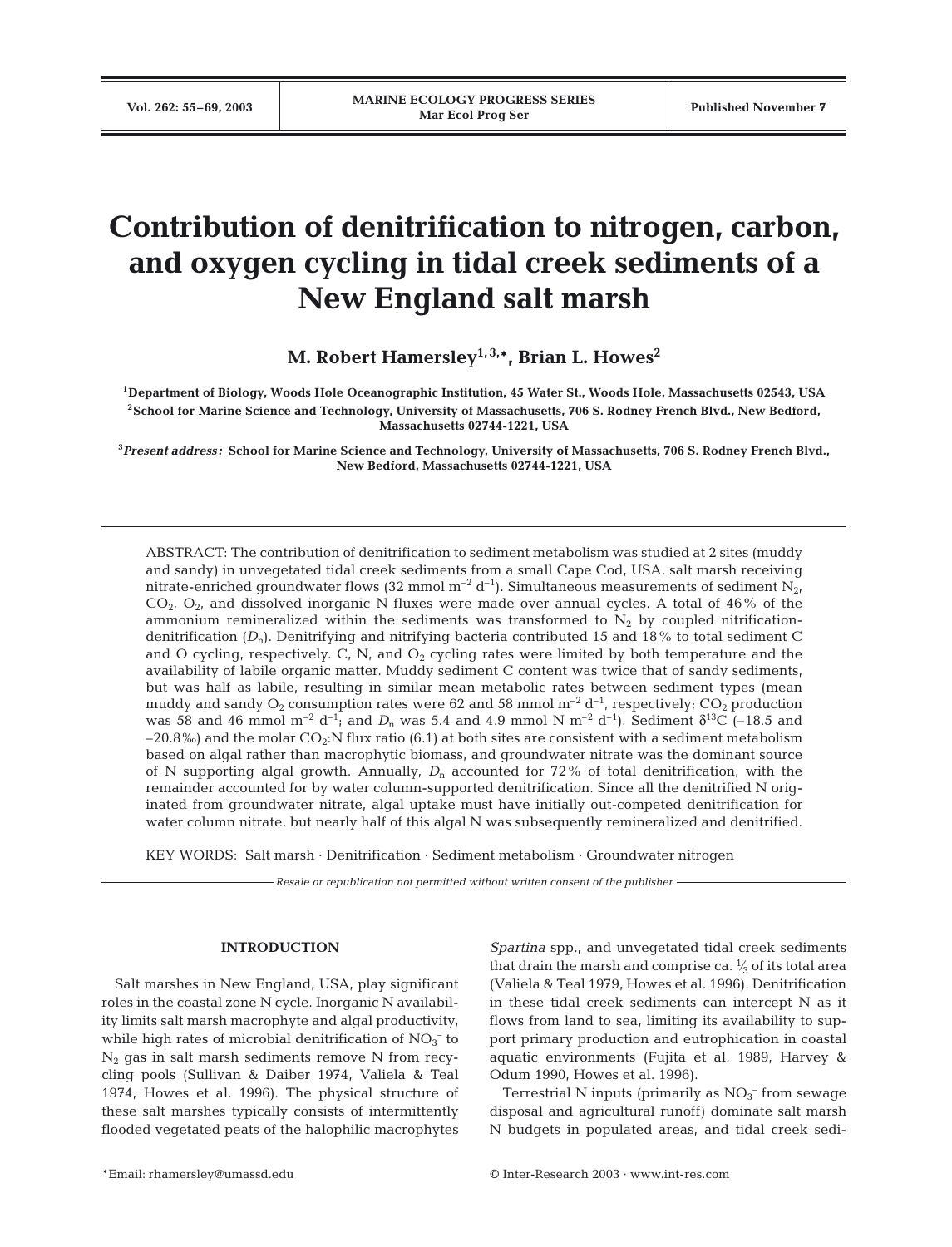ments are the primary site of contact with this overland- and groundwater-borne N (Sewell 1982, Valiela et al. 1990, Howes et al. 1996, Weiskel et al. 1996). Water column  $NO_3^-$  can support high levels of salt marsh productivity (Valiela &Teal 1974, Havens et al. 2001). The accumulated organic matter forms the basis for detrital food chains and supports the dominant role played by anaerobic metabolism (including sulfate reduction and denitrification) in sediment carbon (C) turnover (Teal 1962, Jørgensen 1982, Howes et al. 1985). Water column $\mathrm{NO_3^-}$  contacting salt marsh tidal creek sediments may be retained by algal uptake, or lost through denitrification or tidal export. Retained



Fig. 1. Location of Mashapaquit Marsh within the sandy outwash aquifer of Cape Cod, Massachusetts, USA. Tidal exchange is with West Falmouth Harbor. Shaded areas indicate distribution of sediment types. S and M indicate the location of our sandy and muddy sampling sites, respectively

algal N is subject to burial or export losses, or to remineralization as ammonium  $(NH_4^+)$ . Like  $NO_3^-$ , remineralized NH4 <sup>+</sup> can either be retained by algal re-uptake, or lost through coupled nitrificationdenitrification  $(D_n)$  to  $N_2$ .

The purpose of the present study was to determine the contribution of nitrification and denitrification to the overall fate of N, C, and O within the highly Nloaded sediments of a New England salt marsh. Simultaneous measurements were made of the fluxes of  $N_{2}$ ,  $CO<sub>2</sub>$ ,  $O<sub>2</sub>$ , and dissolved inorganic N species across the sediment-water interface in laboratory incubations of intact tidal creek sediments. These measurements were carried out over 3 annual cycles in both sandy and muddy sediments. The source of the organic N supporting  $D_n$  was identified through the analysis of biogeochemical flux ratios and the isotopic signatures and characteristics of sediment C.

# **MATERIALS AND METHODS**

**Study site.** Mashapaquit Marsh (Cape Cod, USA; Fig. 1), a small (5.7 ha) salt marsh, was the subject of an earlier study using mass balance and hydrological methods to determine the fate of groundwater  $NO<sub>3</sub>$ <sup>-</sup> inputs (Smith 1999). Mashapaquit Marsh exchanges with West Falmouth Harbor, a shallow embayment of Buzzards Bay, on the west side of Cape Cod, Massachusetts, USA. The wide, central, unvegetated creek is flushed by semi-diurnal tides of mean 1.2 m range, with nearly complete drainage during spring tides. The marsh receives freshwater flows from a 284 ha watershed of highly permeable glacial outwash deposits. Watershed flows are  $2.2 \times 10^6$  m<sup>3</sup> yr<sup>-1</sup>, delivering a total freshwater N flux to the tidal creeks of 32 mmol N m<sup>-2</sup> d<sup>-1</sup>, of which 90% is in the form of NO<sub>3</sub><sup>-</sup>. Over 90% of this influent N derives from wastewater disposal (68% from a wastewater treatment facility and 22% from residential septic wastewater disposal).

Work was focused on a sandy (S) and a muddy (M) site at the upper end of the marsh, flooded areas receiving groundwater enriched in N (Smith 1999). Sediments (8 to 12 cm deep) were collected in glass core tubes (8.8 cm diameter) in shallow water (30 cm) at low tide. The sediments were handled carefully to avoid disturbance of sediment structure or porewater substrate profiles. Sediment cores were immediately transported at *in situ* temperatures, and with headspace water aeration, to the laboratory  $(1 h)$ . A  $15 cm<sup>3</sup>$  surface sediment sample (to 2 cm depth) was collected, stored in a dark container, and frozen for sediment pigmentcontent determination (see 'Analysis' section). Tidal creek sediments for sediment mapping were collected along 10 horizontal transects (n *=* 82).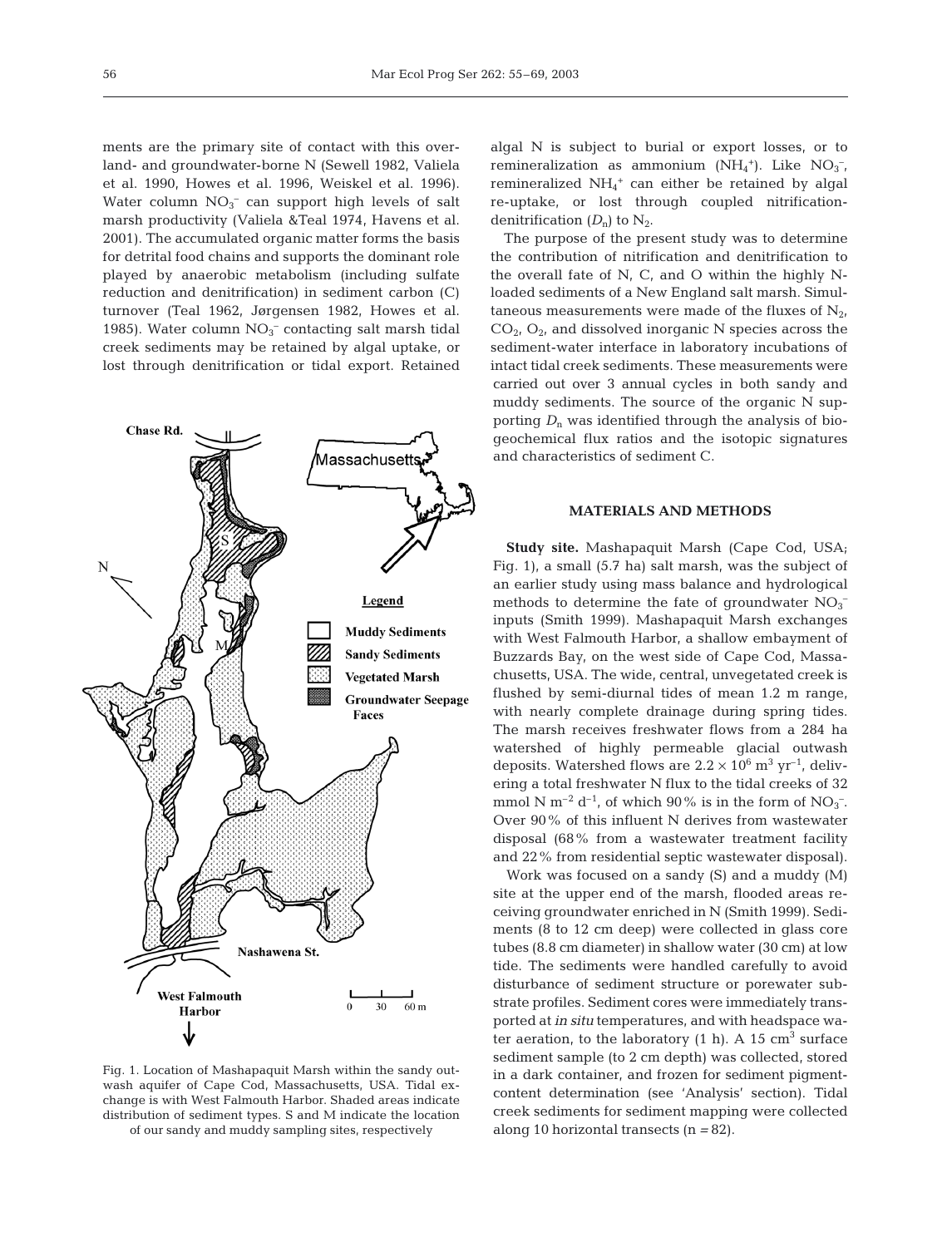**Sediment flux.** Metabolic rates were determined in dark incubations of intact sediments in closed chambers. A  $N_2$ -free headspace increased sensitivity for denitrification measurements (Seitzinger et al. 1984). Parallel incubations of anaerobic microcosms (no nitrification-denitrification) were made to control for diffusion-driven  $N_2$  gas fluxes out of the sediments, and the potential introduction of atmospheric  $N_2$  into the chambers (Nowicki 1994). Denitrification and  $O_2$  fluxes were determined on 14 dates, with measurements of  $CO_2$ ,  $NH_4^+$ , and  $NO_x^-$  flux on a subset of dates (Table 1). The sediments were incubated within the glass-core tubes used for collection (to minimize disturbance), and were carefully covered with 8 cm of half-strength seawater (mean salinity of Mashapaquit Marsh water). Filtered (0.22  $\mu$ m Millipore), low-NO<sub>3</sub><sup>-</sup> (<2 µM) headspace water was used to separate water column from benthic processes. Over the headspace water (stirred by externally driven magnets at 60 rpm) was a gas headspace  $(-10 \text{ cm})$ , either at a 80:20%  $He:O<sub>2</sub>$  ratio (aerobic microcosms) or 100% He (anaerobic microcosms). Headspace pressurization (1.3 atm) maintained positive chamber pressure (since internal pressure falls during incubation due to respiratory  $O_2$ depletion and dissolved  $CO<sub>2</sub>$  accumulation), reducing

the risk of atmospheric  $N_2$  influxes. The whole apparatus was sealed at the top and bottom with rubber stoppers held together in a press.

Headspace gasses and dissolved constituents were sampled daily for 4 consecutive days after the initial (3 d) rapid degassing of porewater-dissolved gas pools.  $O_{2}$ ,  $CO_{2}$ , and  $N_2$  were determined immediately by gas chromatography (see below) of a 5 ml gas sample withdrawn with a gas-tight valved syringe inserted through a flooded well in the top stopper.  $NH_4^+$  and dissolved  $CO<sub>2</sub>$  analyses were performed immediately on a water sample withdrawn from a valved port through a 0.22 mm syringe filter (Dynatech); an aliquot was frozen for later  $NO<sub>x</sub>^-$  analysis (see 'Analysis' section). The headspace was replenished with Hesparged half-strength filtered seawater. After the incubation, porosity, density, and organic C and N measurements were made on the surface (0 to 2 cm) sediment layer (see 'Analysis' section). Measured headspace gas concentrations were converted to masses using the measured headspace volume and pressure, and corrected for small losses due to gas withdrawals and fluxes out of the chambers.  $D_n$  was calculated from the difference between the slopes (least squares) of duplicate aerobic and anaerobic

Table 1. Fluxes (mmol  $m^{-2} d^{-1}$ ) out of Mashapaquit Marsh sediments. Negative numbers indicate O<sub>2</sub> consumption by sediments. All fluxes measured with  $\mathrm{NO_x^{-}$ -free headspaces, except denitrification of water column nitrate  $(D_\mathrm{w})$ , which was determined from added headspace NO<sub>x</sub> uptake, as described in 'Materials and methods'. -: data not measured. S: sandy sediment; M: muddy sediment;  $D_n$ : coupled nitrification-denitrification

| Date (mm/dd/yy) | Site         | O <sub>2</sub> | CO <sub>2</sub> | $D_\mathrm{n}$ | $NH_4$ <sup>+</sup>      | NO <sub>x</sub> | $D_{\rm w}$ |
|-----------------|--------------|----------------|-----------------|----------------|--------------------------|-----------------|-------------|
| 09/17/97        | $\mathbf S$  | $-64.3$        |                 | 4.4            |                          |                 |             |
|                 | $\mathbf{M}$ | $-80.8$        |                 | 11.4           |                          |                 |             |
| 06/25/98        | $\mathbf S$  | $-74.3$        |                 | 5.9            | 9.6                      |                 |             |
|                 | $\mathbf{M}$ | $-54.6$        |                 | 4.4            | 8.8                      |                 |             |
| 08/11/98        | S            | $-77.1$        |                 | 6.1            | 13.5                     |                 |             |
|                 | $\mathbf{M}$ | $-115.8$       |                 | 12.6           | 10.5                     |                 |             |
| 12/07/98        | $\mathbf S$  | $-67.1$        |                 | 6.3            |                          | 0.1             | 1.0         |
|                 | $\mathbf{M}$ | $-39.5$        |                 | 2.2            |                          | 0.0             | 1.0         |
| 03/16/99        | S            | $-41.2$        | 32.5            | 6.2            |                          |                 | 1.6         |
|                 | M            | $-25.4$        | 50.8            | 3.3            |                          |                 | 2.8         |
| 05/12/99        | S            | $-44.3$        | 51.3            | 4.4            |                          |                 | 2.2         |
|                 | М            | $-32.1$        | 45.7            | 1.3            |                          |                 | 2.4         |
| 07/01/99        | $\mathbf S$  | $-48.8$        | 54.1            | 6.9            | 2.1                      | 0.0             | 0.5         |
|                 | M            | $-61.4$        | 55.5            | 4.0            | 5.4                      | 0.0             | 1.6         |
| 07/29/99        | $\mathbf S$  | $-59.5$        | 69.1            | 8.7            | 1.1                      | 0.2             | 1.4         |
|                 | М            | $-102.7$       | 105.7           | 9.0            | 7.6                      | 0.0             | 2.5         |
| 11/11/99        | S            | $-38.6$        | 19.5            | 3.7            | $\overline{\phantom{0}}$ | $0.0\,$         | 1.7         |
|                 | $\mathbf{M}$ | $-54.6$        | 34.8            | 3.7            |                          | 0.1             | 1.6         |
| 01/10/00        | S            | $-9.9$         | 13.5            | 0.2            | 0.4                      | 0.0             | 1.5         |
|                 | M            | $-13.9$        | 14.6            | 1.3            | 1.2                      | 0.0             | 1.8         |
| 04/24/00        | S            | $-41.8$        | 34.5            | 2.9            | 3.6                      |                 |             |
| 06/22/00        | S            | $-68.5$        | 67.0            | 2.8            | 9.2                      |                 |             |
|                 | М            | $-103.8$       | 103.5           | 10.1           | 5.7                      |                 |             |
| 08/03/00        | S            | $-57.1$        | 54.5            | 6.1            | 4.8                      |                 |             |
|                 | M            | $-40.1$        | 42.3            | 4.2            | 3.2                      |                 |             |
| 11/09/00        | $\mathbf{M}$ | $-68.7$        |                 | 2.9            | 10.9                     |                 |             |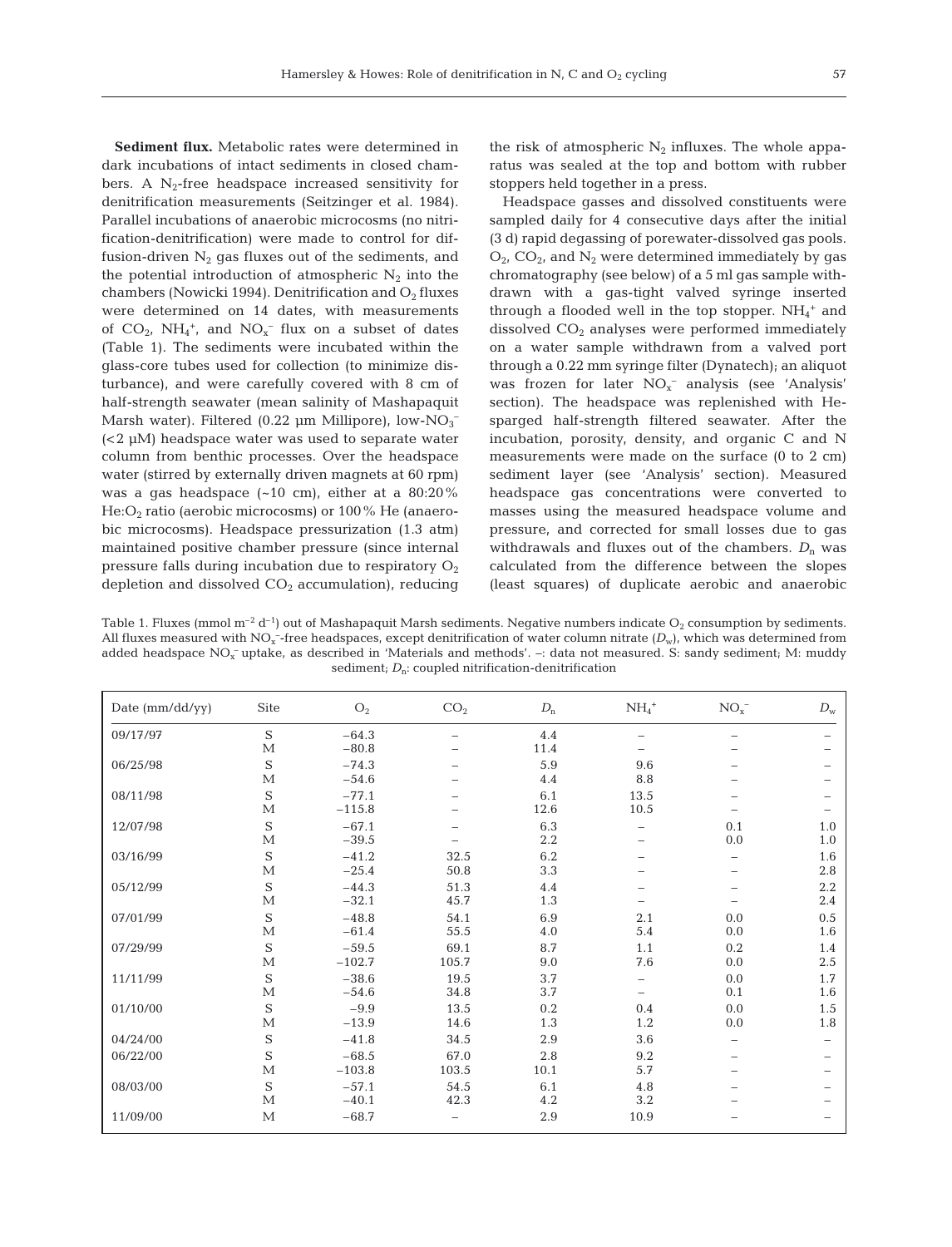$N_2$  fluxes over time.  $CO_2$ ,  $O_2$ ,  $NH_4^+$ , and  $NO_x^-$  fluxes were calculated from the slopes of their masses over time in duplicate aerobic chambers.

**Denitrification of water column nitrate**  $(D_w)$ **.**  $D_w$  was measured using 2 additional chambers incubated with added  $\rm KNO_3$  on 7 dates. An initially high  $\rm NO_3^-$  concentration (500 µM) was chosen to enable the study of non-substrate-limited  $D_w$  kinetics.  $NO_x^-$  and  $N_2$  measurements were made daily until  $NO<sub>3</sub><sup>-</sup>$  concentrations fell to <10 µM.  $D_w$ -derived N<sub>2</sub> production was calculated by subtracting the  $N_2$  flux in nitrate-free aerobic microcosms from the  $N_2$  flux in  $NO_3^-$ -enriched aerobic microcosms. Since the salt marsh creek undergoes tidal  $NO<sub>3</sub><sup>-</sup>$  variation, the substrate-limited response of  $D_w$  was determined from *in situ* bottom-water  $NO_3^$ concentrations. The average daily bottom-water  $\mathrm{NO_{x}^{-}}$ concentration at each site was measured just above the sediment surface every 2 h over a complete tidal cycle in January (lowest sediment metabolism) and again in August (maximum sediment metabolism). Nitrate uptake rather than  $D_w$ -derived  $N_2$  production was used as a measure of  $D_{\rm w}$ , since we were unable to generate substrate limitation curves using  $D_w$ -derived N<sub>2</sub> production because of  $N_2$  production lags and the cumulative errors associated with this method.



Fig. 2. (A) Example of  $N_2$  gas efflux from salt marsh tidal creek sediment cores to  $N_2$ -free gas headspace in an aerobic and anaerobic microcosm. Denitrification flux derived from difference between aerobic (denitrification + diffusion) and anaerobic (diffusion only)  $N_2$  fluxes. (B)  $O_2$  consumption and total  $CO<sub>2</sub>$  production in aerobic sediment microcosm measured simultaneously with  $N_2$  flux.  $CO_2$  measurements were made only 4 times

**Analysis.** Gas samples were analyzed on a Shimadzu GC-14A gas chromatograph fitted with a thermal conductivity detector and calibrated with a certified gas mixture (Scott Specialty Gasses). Samples were injected off-column to avoid uncertainties resulting from gas volume, temperature, and pressure variations. Dissolved NH<sub>4</sub><sup>+</sup> was analyzed immediately (to prevent volatilization) by a colorimetric indophenol method (Scheiner 1976).  $NO<sub>x</sub><sup>-</sup>$  was analyzed with azo dye after cadmium reduction on a Lachat™ automated ion analyzer (Wood et al. 1967). Dissolved  $CO<sub>2</sub>$  was determined by acidification and headspace equilibration, followed by infrared analysis (Beckman 15A). Salinity was measured with a YSI conductivity meter. Known volumes of sediment were weighed wet and dried to constant weight (60°C) to determine porosity and density. Dried and ground sediments were analyzed for organic C and N (Perkin-Elmer 2400). Sediment carbonate content analysis (by acidification) showed that carbonate accounted for  $< 0.01$ % of total sediment C. Frozen sediments were extracted with chilled 1 mg  $MgCO<sub>3</sub>l<sup>-1</sup>$  acetone, and analyzed for chl *a* and pheophytin by fluorometry (Turner™ 10-AU). Isotopic composition  $(^{13}C$  and  $^{15}N$ ) of sediments and macroalgal biomass was determined by mass spectrometry (Carlo Erba T1500, Stable Isotope Facility, University of California, Davis). Correlation coefficients (r) were calculated by the Pearson productmoment method. Slopes were calculated by the least squares method. Means are reported  $\pm$  SE.

# **RESULTS**

#### **Sediment metabolic rates**

 $N<sub>2</sub>$  concentrations in the headspace of both anaerobic (He headspace) and aerobic  $(He:O<sub>2</sub>$  headspace) salt-marsh creek sediment-microcosms initially rose rapidly (Fig. 2A). Upon chamber closure, sediment  $N_2$ pools were in near-equilibrium with atmospheric  $N<sub>2</sub>$ levels, while the chamber headspace was  $N_2$  depleted. This initial concentration gradient of  $N_2$  across the sediment-water interface drove high diffusion rates. As sediment  $N_2$  pools were depleted, diffusion slowed, and after 3 d sediment  $N_2$  flux was nearly linear. In both anaerobic and aerobic microcosms, residual diffusion of porewater  $N_2$  and diffusion of atmospheric  $N_2$ continued to contribute to the flux after Day 3. With nitrification anaerobically inhibited and no headspace  $NO<sub>x</sub>$ , there was no denitrification in anaerobic microcosms. In contrast, in aerobic cores  $(He:O<sub>2</sub>$  headspace), denitrification of NO<sub>3</sub><sup>-</sup> produced *in situ* through nitrification caused aerobic  $N_2$  fluxes to exceed anaerobic fluxes. In all experiments, ammonium fluxes from the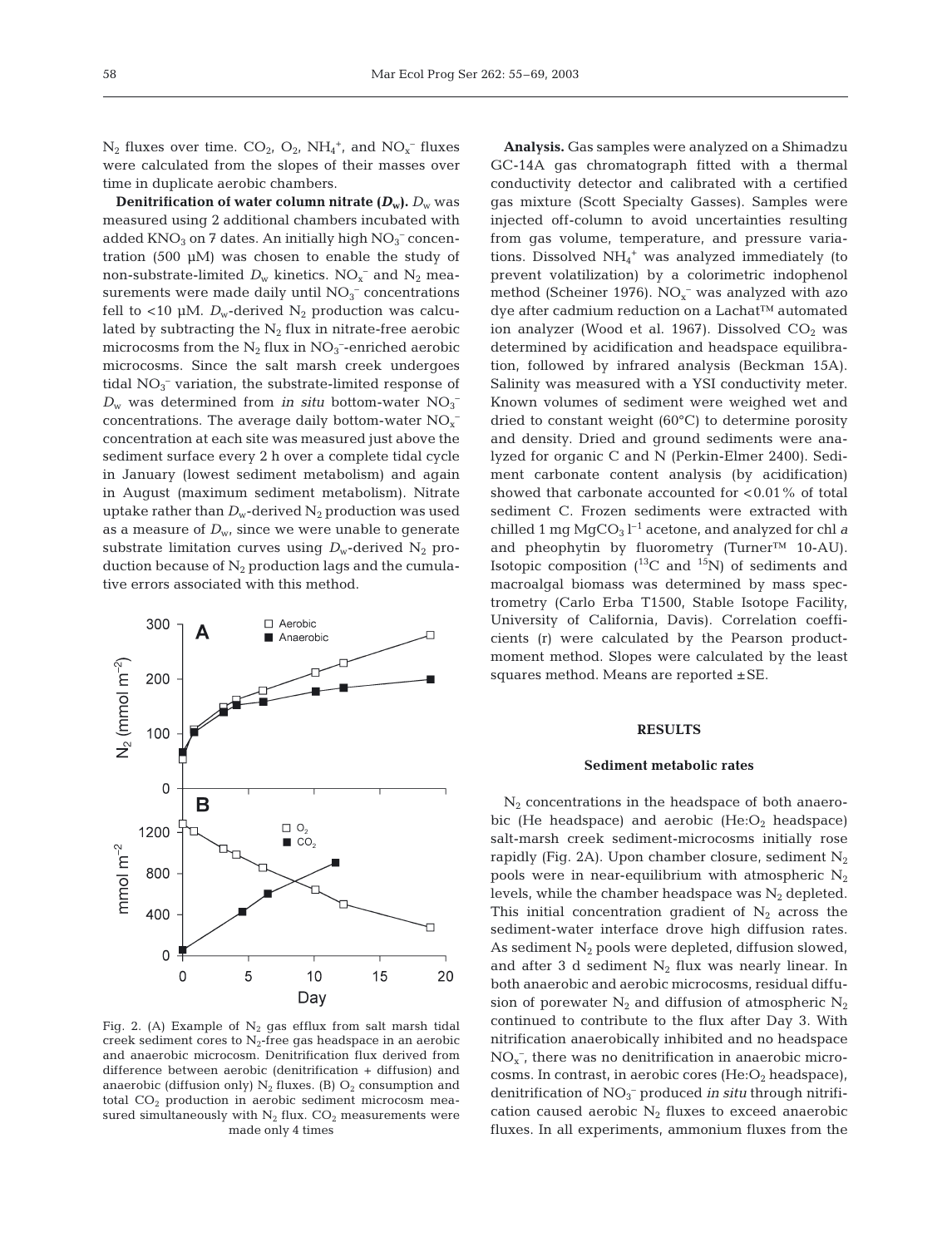sediments were positive, while  $NO<sub>x</sub><sup>-</sup>$  fluxes (in  $NO<sub>x</sub>$ free incubations) were inconsiderable, at  $\langle 2\% \rangle$  of N mineralization rates (Table 1). Headspace  $O_2$  was consumed in the sediments by aerobic heterotrophy and the oxidation of reduced metabolic products (primarily  $S^{2-}$  and NH<sub>4</sub><sup>+</sup>) (Fig. 2B). Although O<sub>2</sub> consumption was constant at  $O_2$  concentrations >10% atm,  $O_2$  consumption and other metabolic rates were determined only while  $O_2$  concentrations were >30% atm (Nowicki 1994). Headspace  $CO<sub>2</sub>$  concentrations (~80% as dissolved  $CO<sub>2</sub>$ ) increased because of the heterotrophic degradation of organic matter.

 $O_2$  consumption,  $CO_2$  production, and  $D_n$  within the salt marsh creek sediments varied seasonally, with lows in the winter and highs in late summer (Fig. 3, Table 1). There was a 10-fold variation in  $O_2$  consumption rates (sandy sediments range: 9.9 to 106 mmol m–2  $d^{-1}$ ; muddy sediments: 13.9 to 116 mmol m<sup>-2</sup> d<sup>-1</sup>), CO<sub>2</sub> consumption varied >5-fold (sandy sediments range: 13.5 to 69.1 mmol  $m^{-2} d^{-1}$ ; muddy sediments: 14.6 to 106 mmol  $m^{-2}$  d<sup>-1</sup>), and the range of  $D_n$  was larger in sandy sediments, at 0.2 to 8.7 mmol N  $\mathrm{m}^{-2}$  d<sup>-1</sup>, and 1.3 to 12.6 mmol N  $m^{-2}$  d<sup>-1</sup> in muddy sediments. Betweenyear variation was lower than within-year variation. O<sub>2</sub>, CO<sub>2</sub> and D<sub>n</sub> fluxes were all significantly correlated with temperature (Fig. 4), though the degree of correlation with  $D_n$  was low.

## **Sediment metabolism and organic carbon quality**

Sandy and muddy sediments were differentiated based on density, which was bimodally distributed. Sandy and muddy sediments differed in porosity, density, and organic content (Table 2;  $p < 0.001$ ). Sandy sediments were coarse grained, with dry densities averaging  $1.22 \pm 0.05$  g cm<sup>-3</sup>, while muddy sediments were fine grained and only  $\frac{1}{3}$  as dense as sandy sediments (0.39  $\pm$  0.04 g cm<sup>-3</sup>). Surficial sediment organic C (0 to 2 cm) at the sandy site averaged  $0.55 \pm$ 0.05 mmol  $\text{cm}^{-3}$ , less than  $\frac{1}{2}$  the organic C content of the muddy site  $(1.2 \pm 0.1 \text{ mmol cm}^{-3})$ . The isotopic composition of sediment C at both sites ( $\delta^{13}$ C = –20.8 ± 0.8‰ [sandy] and  $-18.5 \pm 0.2$ ‰ [muddy]) was depleted in 13C relative to aboveground vegetation of *Spartina alterniflora*  $(-12.6 \pm 0.1 \%)$ , marsh peat  $(-15.0 \pm 0.3 \%)$ , or the dominant benthic macroalga *Enteromorpha intestinata* ( $-17.0 \pm 0.4$  ‰). Total photosynthetic pig-



Fig. 3. Seasonal cycles of sediment fluxes measured over 4 annual cycles from 1997 to 2001 in sandy and muddy salt marsh tidal creek sediments. Bimonthly measurements were made in 1999 (diamonds, December 1998 to January 2000; average flux across both sites is indicated by the solid line), with less frequent measurements (concentrated during the summer) made during other years (circles, September 1997 to November 2000). Points are means  $(\pm SE)$  of paired microcosms. (A) Sediment O<sub>2</sub> consumption. (B) Sediment total CO<sub>2</sub>. (C) Coupled nitrification-denitrification  $(D_n)$ . (D) Denitrification of water column NO<sub>3</sub><sup>-</sup> ( $D_w$ )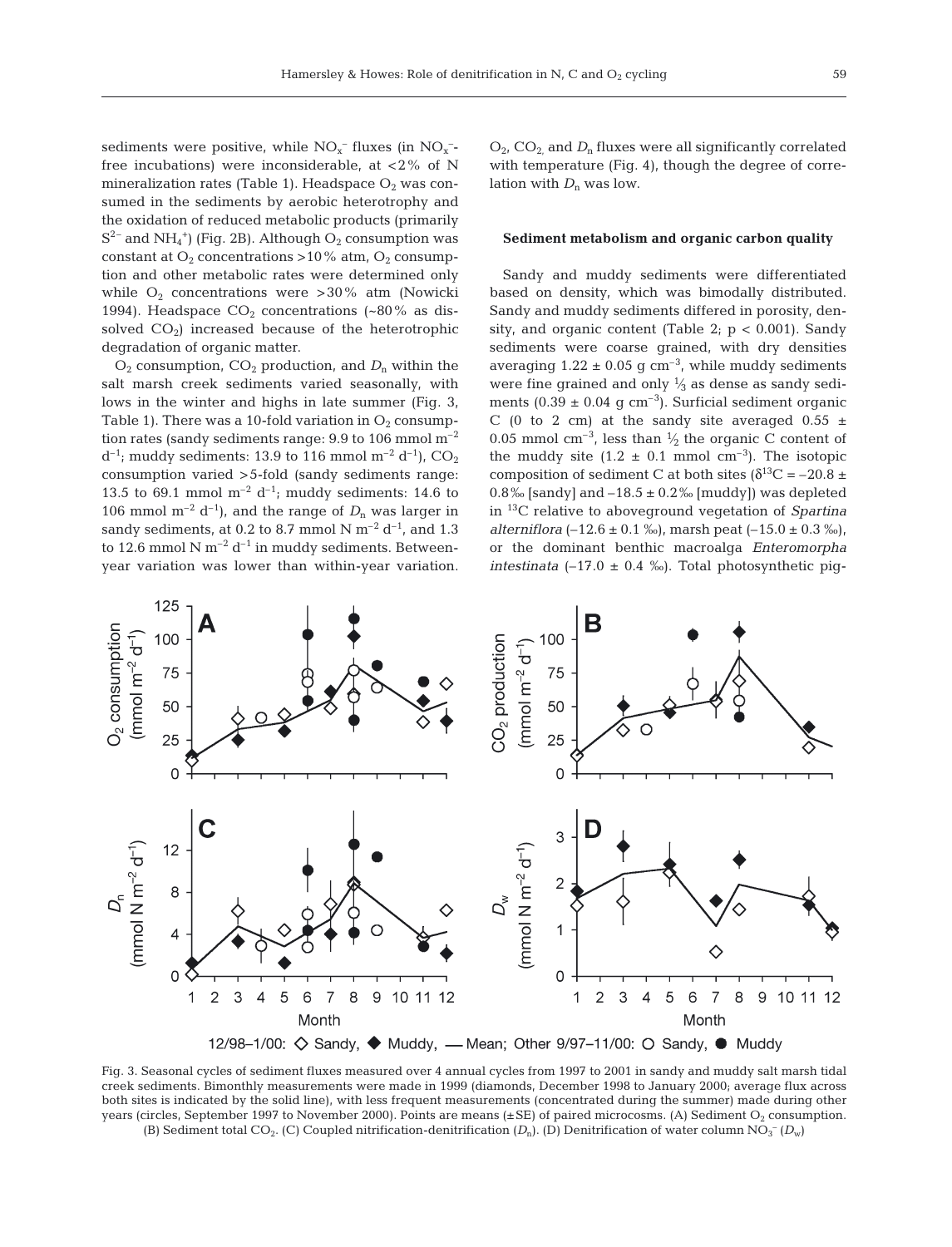ment content (chl  $a +$  pheophytin) in sandy sediments  $(1010 \pm 330 \text{ µq cm}^{-3})$  was twice that of muddy sediments (590  $\pm$  100 µg cm<sup>-3</sup>). The contribution of labile benthic-algal biomass to sediment organic C was estimated by normalizing pigment content to sediment organic C. Labile benthic-algal biomass made a greater contribution to sandy sediment C  $(8.8 \pm 3.1 \text{ µg})$ pigment mg C<sup>-1</sup>) than to muddy sediment C (1.8  $\pm$ 0.7 µg pigment mg  $C^{-1}$ ).

Although significant differences in sediment composition were found, mean metabolic rates did not significantly differ between the 2 sediment types. The mean  $O_2$  consumption of sandy sediments (58  $\pm$  6 mmol  $O_2$ )  $m^{-2}$  d<sup>-1</sup>) was the same as that of muddy sediments  $(62 \pm 9 \text{ mmol m}^{-2} \text{ d}^{-1})$  (p = 0.30). Likewise, no significant differences were found in  $CO<sub>2</sub>$  production (46  $\pm$  7) vs 58  $\pm$  10 mmol m<sup>-2</sup> d<sup>-1</sup>; p = 0.07) or *D*<sub>n</sub> (4.9  $\pm$  0.6 vs 5.4  $\pm$  1.1 mmol N m<sup>-2</sup> d<sup>-1</sup>; p = 0.36). However, sandy



Fig. 4. Relationship between field temperature and sediment metabolic rates. Data are from seasonally sampled sediment cores incubated at *in situ* field temperatures, rather than temperature manipulations. Points are means  $(\pm SE)$  of paired microcosms. (A)  $O_2$  consumption. (B)  $CO_2$  production. (C) Coupled nitrification-denitrification (*D*n). Lines are linear regressions; the slope, correlation coefficient (r), and significance (p) are shown

sediment organic C was twice as reactive as muddy sediment organic C (sediment C turnover: sandy,  $1.5 \pm 0.3$  yr<sup>-1</sup>; muddy,  $0.9 \pm 0.2$  yr<sup>-1</sup>).

Metabolic rates were highly correlated with amount of sediment C in each sediment type (Fig. 5). Sediment  $O_2$  demand was positively correlated with sediment C in both sandy and muddy sediments, but muddy sediments were less metabolically active than sandy sediments, requiring a higher sediment C concentration to achieve the same sediment  $O_2$  uptake rate. The same pattern was repeated for  $CO<sub>2</sub>$  production,  $D_{n}$ , and non-substrate-limited sediment  $NO_3^$ uptake. Temperature and sediment C were significantly correlated only in sandy sediments  $(r = 0.57; p$  $= 0.03$ ). Both temperature and sediment C were significantly correlated with all metabolic rates  $(r = 0.56$ to 0.93;  $p < 0.04$ ) (Figs. 4 & 5). However,  $D_n$  was more strongly correlated with sediment C than with temperature.

## **Denitrification of water column nitrate**  $(D_w)$

Since  $NO<sub>3</sub><sup>-</sup>$  concentrations in the salt marsh creek varied with the semi-diurnal tides, average daily *in situ*  $D_w$  was calculated using the empirical relationship between  $D_w$  and  $NO_3^-$  concentration determined during the course of each sediment incubation. However, we were unable to construct such a relationship using  $D_w$ -derived N<sub>2</sub> production, and so determined  $D_w$  from the  $NO<sub>x</sub><sup>-</sup>$  uptake. A number of lines of evidence led us to believe that  $NO<sub>x</sub><sup>-</sup>$  uptake was due to  $D<sub>w</sub>$  alone. First, in NO<sub>3</sub><sup>-</sup> containing aerobic microcosms, headspace  $NO<sub>x</sub><sup>-</sup>$  declined concurrently with  $D<sub>w</sub>$ -derived  $N<sub>2</sub>$  accumulation (Fig. 6A). A significant contribution of dissimilatory  $NO_3^-$  reduction to  $NH_4^+$  (DNRA) was ruled out because  $D_w$ -derived  $N_2$  production in the incubations did not significantly differ from  $NO<sub>3</sub><sup>-</sup>$  uptake (Fig. 6B;  $r = 0.74$ ; paired *t*-test;  $p = 0.21$ ). Further,  $NH_4^+$  fluxes in NO3 – -amended microcosms did not differ from those in  $NO<sub>3</sub>$ <sup>-</sup>-free microcosms (r = 0.80; paired *t*-test; p = 0.90), indicating no increased  $NH<sub>4</sub><sup>+</sup>$  production in the presence of  $NO_3^-$ . Likewise, algal  $NO_x^-$  uptake was likely inhibited during the long (>3 d) dark incubations. Although substrate limitation of  $NO<sub>x</sub><sup>-</sup>$  uptake could be modeled with Michaelis-Menten kinetics (Fig. 6A, inset), uptake was linear within the range of field  $\mathrm{NO_x^-}$ levels (<100  $\mu$ M), and first-order NO<sub>x</sub><sup>-</sup> uptake coefficients were used to calculate  $D_w$  from mean bottomwater NO<sub>x</sub><sup>-</sup> concentrations (Table 2).  $D_w$  ranged from 0.5 to 2.2 mmol N  $m^{-2}$  d<sup>-1</sup> in sandy sediments, and from 1.0 to 2.8 mmol N  $m^{-2}$  d<sup>-1</sup> in muddy sediments, with no seasonal trend observed (Fig. 3D). Nevertheless, the contribution of  $D_w$  to total denitrification peaked in January (69%) and reached its lowest point in July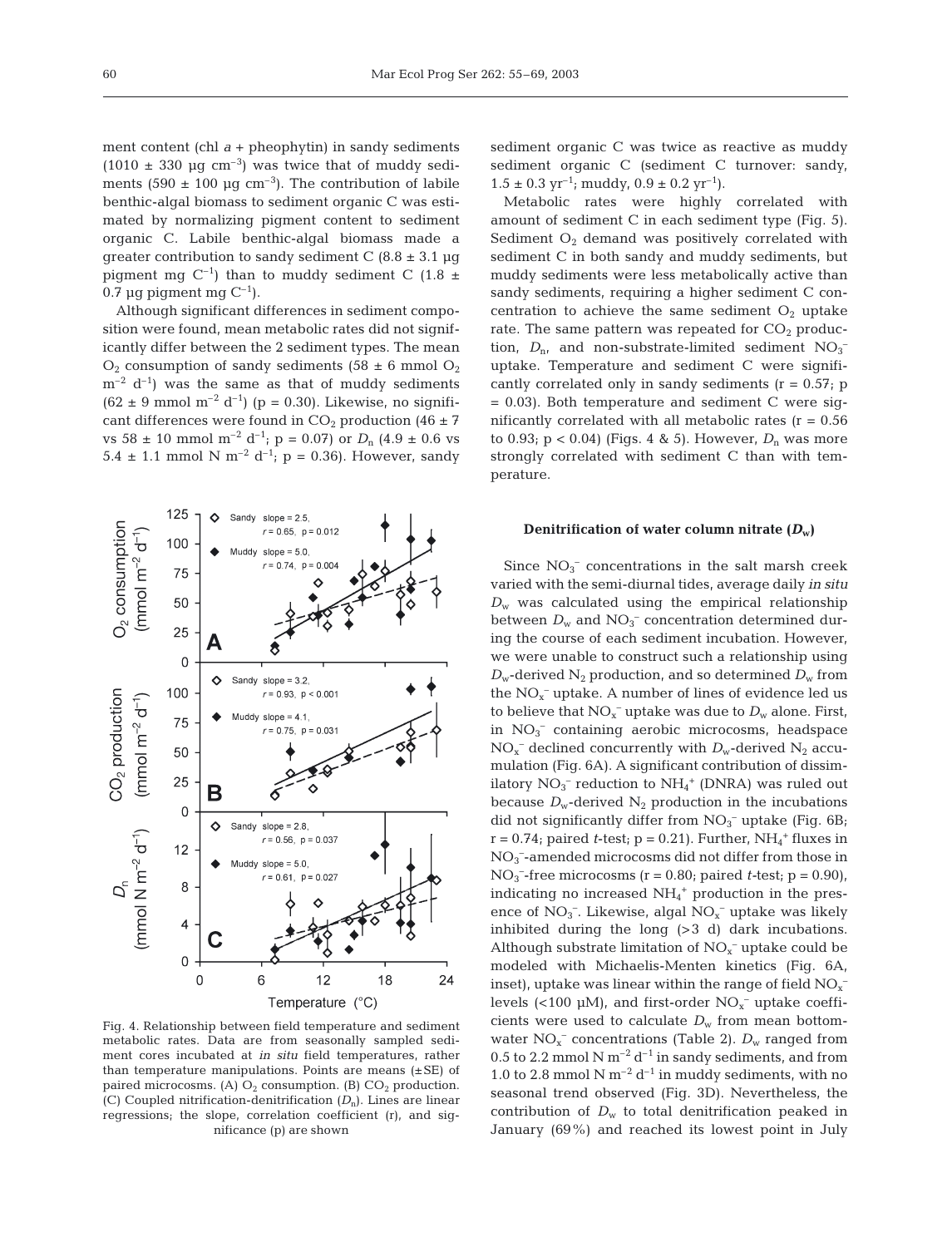|                                                                                                                                      | Mean    | Sandy<br><b>SE</b> | $\mathbf n$    | Mean    | Muddy<br>SE     | n  | Significance<br>(p) |
|--------------------------------------------------------------------------------------------------------------------------------------|---------|--------------------|----------------|---------|-----------------|----|---------------------|
| Proportion of tidal creek area                                                                                                       |         |                    |                |         |                 |    |                     |
| by sediment type $(\%)$                                                                                                              | 31      |                    |                | 69      |                 |    |                     |
| Sediment characteristics (top 2 cm)                                                                                                  |         |                    |                |         |                 |    |                     |
| Density (g $\text{cm}^{-3}$ )                                                                                                        | 1.22    | (0.05)             | 28             | 0.39    | (0.04)          | 24 | < 0.001             |
| Porosity (ml $\rm cm^{-3}$ )                                                                                                         | 53      | (2)                | 28             | 81      | (2)             | 24 | < 0.001             |
| Organic carbon (mmol $cm^{-3}$ )                                                                                                     | 0.55    | (0.05)             | 27             | 1.2     | (0.1)           | 24 | < 0.001             |
| Organic nitrogen (mmol $cm^{-3}$ )                                                                                                   | 0.052   | (0.009)            | 28             | 0.113   | (0.013)         | 24 | < 0.001             |
| $C:$ N molar ratio                                                                                                                   | 10.3    | (0.3)              | 24             | 10.7    | (0.2)           | 24 | 0.09                |
| $\delta^{13}C$ (%o)                                                                                                                  | $-20.8$ | (0.8)              | 6              | $-18.5$ | (0.2)           | 6  | 0.01                |
| $15N$ (atm% $15N$ )                                                                                                                  | 0.3692  | (0.0003)           | 6              | 0.3686  | (0.0003)        | 6  | 0.08                |
| Total piqment ( $\mu$ q cm <sup>-3</sup> ) <sup>a</sup>                                                                              | 1010    | (330)              | 4              | 590     | (100)           | 4  | 0.04                |
| Pigment/sediment C ( $\mu$ g mg <sup>-1</sup> )                                                                                      | 8.8     | (3.1)              | $\overline{4}$ | 1.8     | (0.7)           | 4  | 0.01                |
| $O_2$ consumption (mmol $O_2$ m <sup>-2</sup> d <sup>-1</sup> )                                                                      | 58      | (6)                | 13             | 62      | (9)             | 13 | 0.30                |
| $CO2$ production (mmol C m <sup>-2</sup> d <sup>-1</sup> )                                                                           | 46      | (7)                | 8              | 58      | (10)            | 8  | 0.07                |
| $D_n$ (mmol N m <sup>-2</sup> d <sup>-1</sup> )                                                                                      | 4.9     | (0.6)              | 13             | 5.4     | (1.1)           | 13 | 0.36                |
| $D_{\rm w}$ (mmol N m <sup>-2</sup> d <sup>-1</sup> )                                                                                | 1.4     | (0.2)              | 7              | 2.0     | (0.2)           | 7  | 0.044               |
| Sediment organic C turnover $(yr^{-1})$                                                                                              | 1.5     | (0.3)              | 12             | 0.9     | (0.2)           | 12 | < 0.001             |
| Bottom-water $NO_x^- (\mu M)^b$                                                                                                      | 27      | $(0.4 - 95.6)$     | 16             | 29      | $(0.9 - 133.4)$ | 16 |                     |
| <sup>a</sup> Chl a + pheophytin; <sup>b</sup> weighted average of samples collected over complete tidal cycles in January and August |         |                    |                |         |                 |    |                     |

Table 2. Characteristics of sandy (S) and muddy (M) Mashapaquit Marsh sites (see Fig. 1). p-values are the result of 2 sample *t*-tests (2-tailed) comparing the 2 sites



Fig. 5. Relationship between sediment organic-C content and metabolic rates. Data are from seasonal sampling, and variations in C content within the sediment types are due to spatial and temporal heterogeneity within a single sampling site. (A)  $O_2$  consumption. (B)  $CO_2$  production. (C) Coupled nitrification-denitrification ( $D_n$ ). (D)  $NO_3^-$  uptake at non-limiting  $NO_3^-$  concentration  $(500 \,\mu\text{M})$ . Points are means  $(\pm \text{SE})$  of paired microcosms. The correlation coefficient (r) and its significance (p) are shown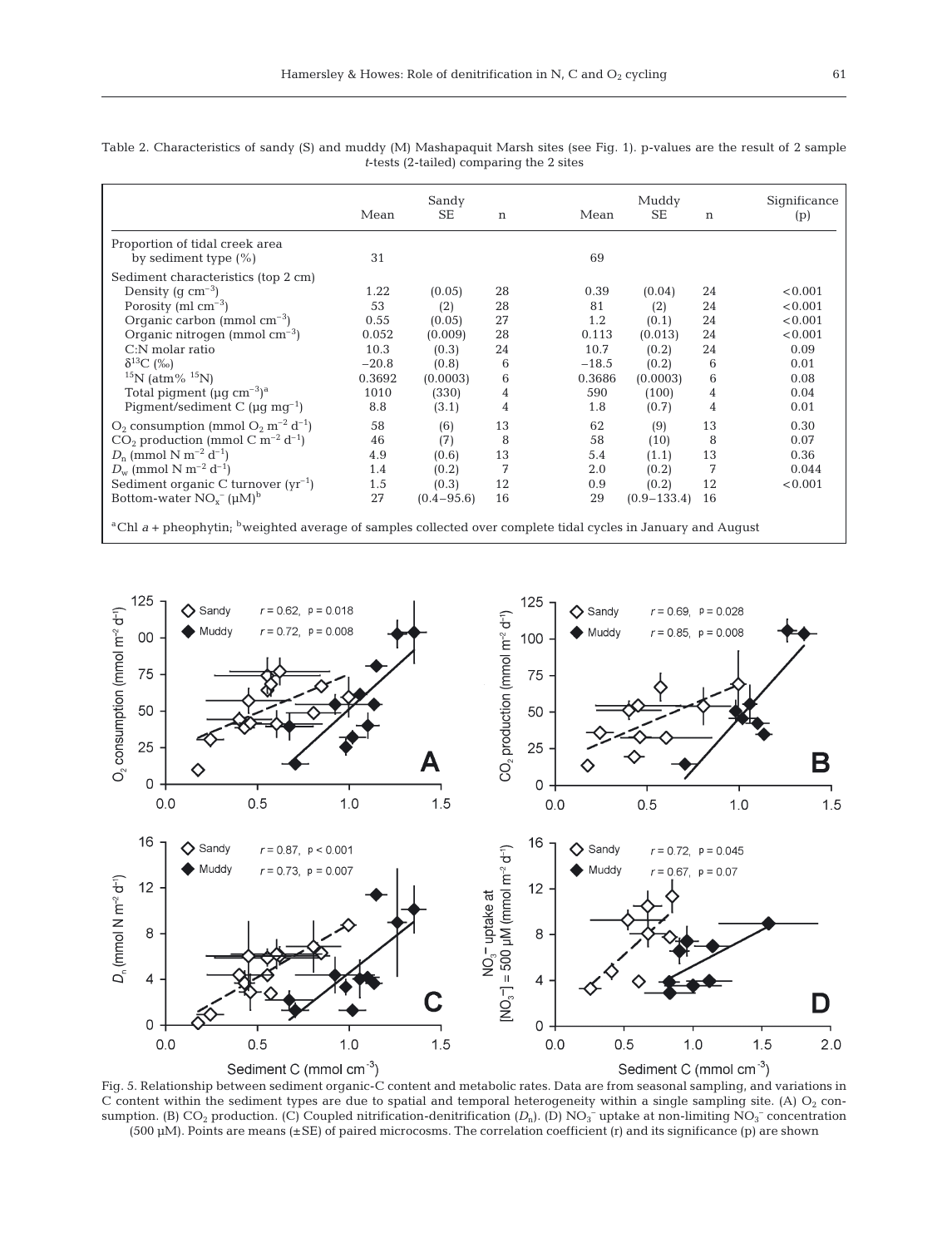

Fig. 6. (A) Example of water column  $NO<sub>x</sub>$ -driven denitrification in an aerobic salt marsh creek sediment microcosm (5 December 1999). Open squares show course of  $NO<sub>x</sub>$ <sup>-</sup> losses after  $NO_3^-$  additions at 0 and 7 d. Closed squares show concomitant evolution of  $N_2$  from denitrification of water column NO<sub>3</sub><sup>-</sup>. Inset shows kinetics of NO<sub>3</sub><sup>-</sup> uptake (mmol m<sup>-2</sup> d<sup>-1</sup>) with  $NO<sub>3</sub><sup>-</sup> concentration (mM)$  for both  $NO<sub>3</sub><sup>-</sup> additions. Curve$ is nonlinear fit of Michaelis-Menten equation. (B) Relationship of denitrification of water column nitrate  $(D_w)$ -driven N<sub>2</sub> production to water column  $NO<sub>3</sub><sup>-</sup>$  uptake for all incubations. Points are means of paired cores  $(\pm SE)$ . Dashed line represents 1:1 ratio

(17%) due to the seasonality of  $D_n$ . The annual total denitrification flux (2.3 mol N  $m^{-2}$  yr<sup>-1</sup>) from these tidal salt marsh sediments was dominated by  $D_n$  (1.6 mol N  $\rm m^{-2}$  yr<sup>-1</sup>, or 72%), with the remainder (0.66 mol N  $\rm m^{-2}$  $yr^{-1}$ , or 28%) accounted for by  $D_w$ .

#### **Elemental sediment-flux ratios**

The molar ratios of  $CO<sub>2</sub>$ ,  $O<sub>2</sub>$ , and N fluxes across the sediment-water interface were relatively constant between seasons for both sediment types (Fig. 7). Correlation coefficients ranged from  $r = 0.94$  for the  $O_2$ : $CO_2$  flux ratio, to  $r = 0.97$  for the C:N flux ratio. The C:N flux ratio averaged 6.1 (Fig. 7A), similar to the Redfield ratio for algal biomass (6.6; Redfield 1934). In contrast, the particulate C:N ratios of the available bulk organic matter sources were higher. The C:N ratio of sediment organic material ranged from 7.5 to 14.7, while suspended particulate matter in the surface waters of the salt marsh creek ranged from 5.9 to 10.4 (Smith 1999). C:N ratios of the dominant benthic macroalga *Enteromorpha intestinata* averaged 8.6  $\pm$  0.3; C:N ratios of vegetated marsh peat averaged 24.7 ± 0.8, and C:N ratios of *Spartina alterniflora* leaves and stems averaged 41.8 ± 2.6. The molar flux ratio of  $O_2$ :CO<sub>2</sub> averaged 1.0 at Sites S and M (Fig. 7B), while the  $O_2:N$  flux ratio averaged 5.6 (Fig. 7C).

# **Contribution of nitrification-denitrification to sediment metabolism**

Nitrification and denitrification represented a relatively constant proportion of total sediment metabolism  $(O_2, CO_2,$  and N) over the entire range of metabolic rates and sediment types (Fig. 8).  $O_2$  consumption by nitrification accounted for an average of 18% (range 6 to 30%) of the total sediment  $O_2$  consumption (Fig. 8A). The net sediment  $CO<sub>2</sub>$  flux resulting from coupled nitrification-denitrification reactions averaged 10% (2 to 22%), and was predominately a result of heterotrophic  $CO_2$  production by  $D_n$ , while chemoautotrophic  $CO_2$  consumption by nitrifiers amounted to  $\frac{1}{10} D_n$  production (Fig. 8B).  $D_w$  contributed a further 5%, for a total annual contribution of nitrification-denitrification to total  $CO<sub>2</sub>$  flux of 15%. The role of coupled nitrification-denitrification in the sedimentary N cycle was larger, accounting for  $46\%$  (21 to 89%) of the total NH4 <sup>+</sup> regeneration in the sediments (Fig. 8C).

#### **DISCUSSION**

Nitrification and denitrification were significant contributors to the cycling of N, C, and  $O_2$  in both sandy and muddy Mashapaquit Marsh tidal creek sediments, converting 46% of remineralized N into  $N_2$ gas and contributing an average of  $15\%$  to the  $CO<sub>2</sub>$ flux and 18% to the total  $O_2$  consumption.  $D_n$  in the salt marsh sediments was controlled primarily by sediment organic-C lability and concentration, and secondarily by seasonal effects such as temperature. Sediment metabolism was driven by degradation of algal organic matter for which groundwater  $NO<sub>3</sub><sup>-</sup>$  was the primary source. Therefore, although  $D_w$  accounted for only 28% of the total annual denitrification, the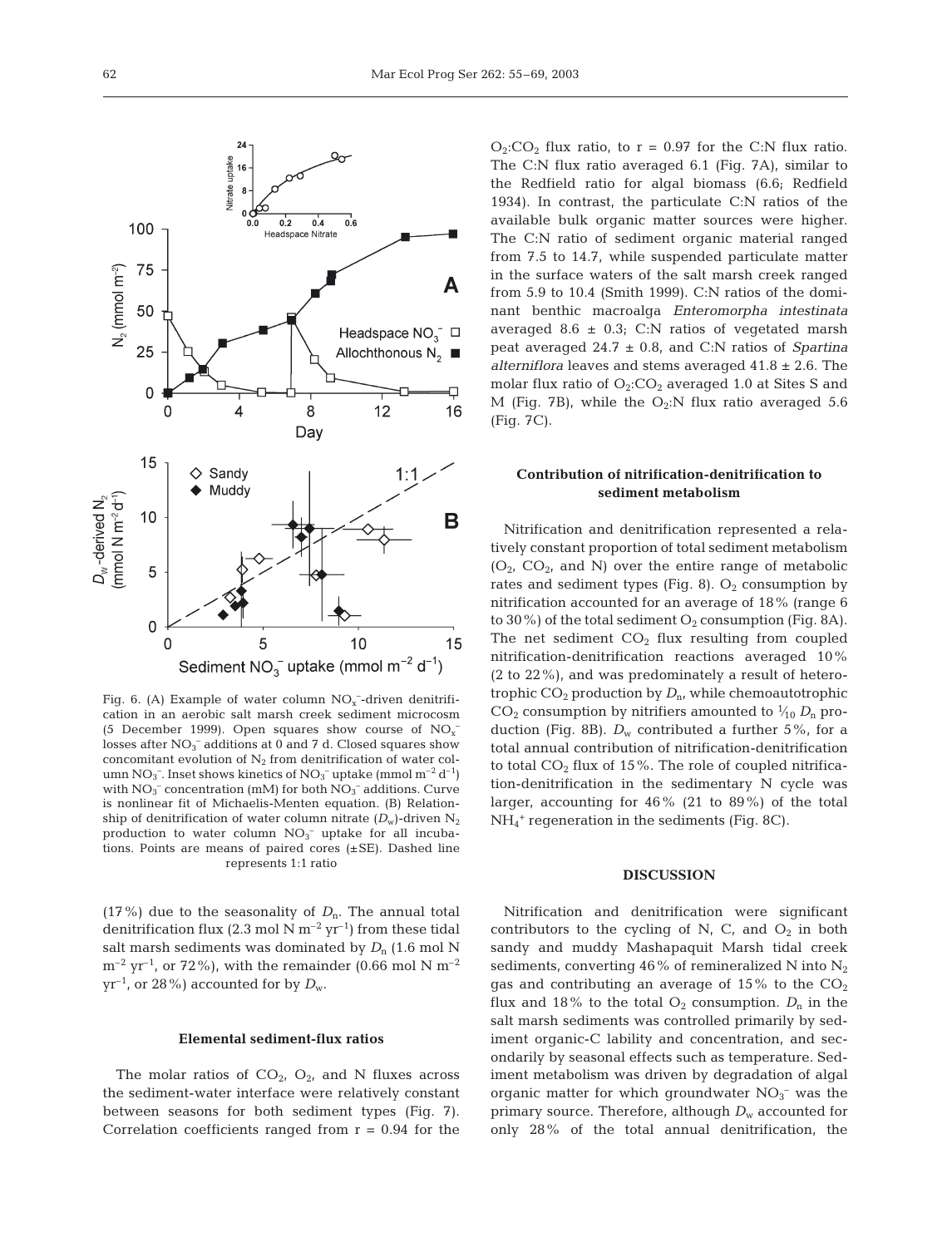Fig. 7. Elemental ratios of  $CO<sub>2</sub>$ , N, and  $O<sub>2</sub>$  fluxes across the sediment-water interface in salt marsh tidal creek sediment microcosms.  $CO<sub>2</sub>$  production is dissolved inorganic C + gas; N mineralization is the sum of  $NH_4^+$ ,  $NO<sub>x</sub><sup>-</sup>$  and  $N<sub>2</sub>$  fluxes. (A)  $CO<sub>2</sub>:N$ . (B)  $O<sub>2</sub>:CO<sub>2</sub>$ . (C)  $O<sub>2</sub>:N$ . Points are means of paired cores  $(\pm SE)$ . Lines are least-squares lines (constant = 0) through all points. Slope, correlation coefficient (r), and significance (p) are shown

125

100

75 50

25

 $\mathbf 0$ 

125

100

75

50

25

0

125

100

75

50

25

 $\mathsf{O}$ 

 $CO<sub>2</sub>$  production<br>(mmol m<sup>-2</sup> d<sup>-1</sup>)

O<sub>2</sub> consumption  $(mmol \, m^{-2} \, d^{-1})$ 

O<sub>2</sub> consumption  $(mmol \, m^{-2} \, d^{-1})$ 

remaining N loss through coupled nitrification-denitrification also represented a denitrification sink for groundwater NO3.

## **Elemental sediment-flux ratios**

Sediment  $O_2$  consumption can be described as the sum of 3 terms: aerobic organic-C oxidation, oxidation

Fig. 8. Elemental fluxes resulting from coupled nitrificationdenitrification  $(D_n)$  in salt marsh tidal creek sediments (determined stoichiometrically from  $N_2$  flux). Slope of least-squares fits indicates the average proportion of the elemental flux due to nitrification-denitrification. (A)  $O_2$  consumption of nitrification in relation to overall sediment  $O_2$  consumption. (B)  $CO_2$ production resulting from coupled nitrification-denitrification (autotrophic  $CO<sub>2</sub>$  consumption of nitrification + heterotrophic  $CO<sub>2</sub>$  production from denitrification) in relation to total  $CO<sub>2</sub>$ production. (C)  $D_n$ -derived N flux in relation to total N mineralization (NH<sub>4</sub><sup>+</sup> + NO<sub>3</sub><sup>-</sup> + N<sub>2</sub>). The correlation coefficient (r) and its significance (p) are shown. Points are means of paired cores  $(\pm SE)$ 

of the non-nitrogenous reduced end-products of anaerobic metabolism (primarily  $S^2$ ), and autotrophic oxidation of mineralized NH<sub>4</sub><sup>+</sup>:

$$
O_T = C_{Ox}P_{Ox} + C_{An}P_{An} + 2N_T P_N \tag{1}
$$

where  $O_T$  = total sediment  $O_2$  consumption rate,  $C_{Ox}$  = aerobic C metabolism rate,  $P_{Ox}$  = proportion of non-





 $\Diamond$  Sandy

Muddy

Δ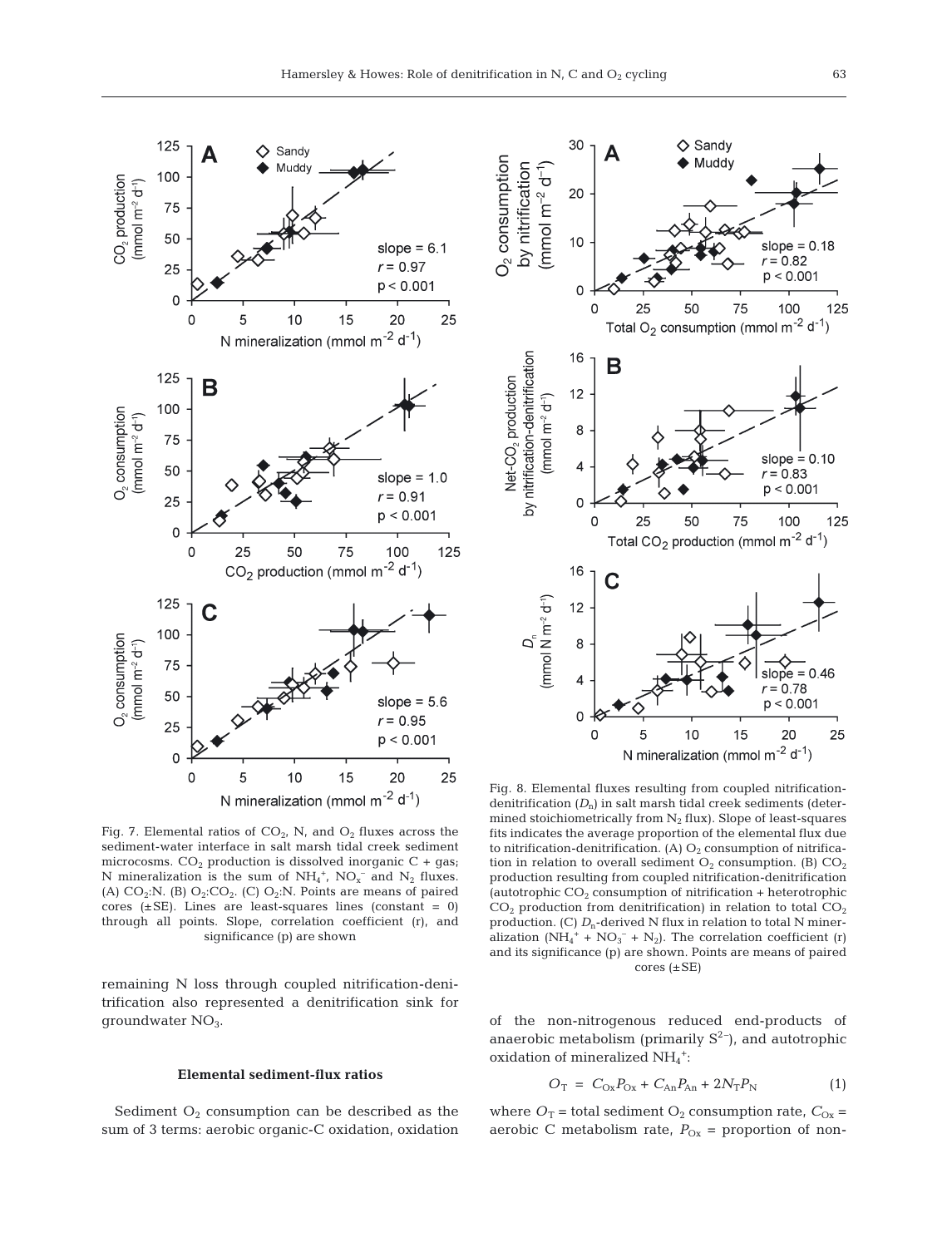nitrogenous end products of aerobic metabolism oxidized ( $P_{\text{Ox}} = 1$ ; Redfield 1934),  $C_{\text{An}} =$  anaerobic C metabolism rate,  $P_{An}$  = proportion of non-nitrogenous end products of anaerobic metabolism oxidized,  $N_T$  = N mineralization rate, and  $P_N$  = proportion of mineralized N nitrified (molar  $O_2$  consumption is twice the nitrification rate; Froelich et al. 1979). The expected ratio of  $O_T$  to  $CO_2$  production  $(O_T: C_T)$  can be obtained by dividing both sides of the equation by  $C_T$ :

$$
\frac{O_{\rm T}}{C_{\rm T}} = \frac{C_{\rm Ox} + C_{\rm An} P_{\rm An}}{C_{\rm T}} + \frac{2N_{\rm T} P_{\rm N}}{C_{\rm T}} \tag{2}
$$

(autotrophic  $CO<sub>2</sub>$  fixation by nitrification is inconsiderable at only 0.085 times the nitrification rate; Fenchel & Blackburn 1979).  $O_T: C_T$  is therefore a function both of the degree of oxidation of the reduced end products of respiration  $(P_{An}$  and  $P_N$ ), and the C:N ratio of the degrading organic matter  $(N_T; C_T)$ . For the degradation of Redfield organic matter (molar C:N ratio = 6.6 or  $N_T$ : $C_T$  ratio = 0.15), the maximum possible value of the  $O_T: C_T$  ratio is 1.3, but export or storage of reduced metabolic products  $(P_{An} < 1)$ , or incomplete nitrification of remineralized NH<sub>4</sub><sup>+</sup> ( $P_N$  < 1), lowers the  $O_T:C_T$  ratio to below 1.3.

Similarly, in the salt marsh creek sediments we studied, the theoretical maximum of the  $O_T: C_T$  ratio is 1.33 (from Eq. 2, since the  $N_T$ : $C_T$  ratio = 0.16; Fig. 7A). Incomplete nitrification of mineralized  $\mathrm{NH}_4^+$ (46%; Fig. 8C) would lower the theoretical ratio to 1.15. The measured ratio of 1.0 (Fig. 7B) therefore suggests incomplete oxidation of reduced end products,

likely a net mineral sink for  $S^{2-}$  (King 1983). Similarly, in a review of 12 studies of  $CO<sub>2</sub>$  and  $O<sub>2</sub>$  fluxes in shallow marine sediments, 7 had  $O_T: C_T$  ratios close to 1.0, indicating a similar balance between  $O_2$  consumption by nitrification and incomplete oxidation of reduced end products (Tables 3 & 4). Of the remainder, 4 had ratios significantly less than 1.0, but 3 of these studies (Dollar et al. 1991, Hammond et al. 1999, Nicholson & Longmore 1999) used less reliable alkalinity and pH values, rather than direct measurements to determine  $CO<sub>2</sub>$  flux. As in other studies, individual measurements of  $O_T: C_T$  ratios in the present study ranged widely (0.5 to 2.0). High autumn ratios suggest late-season oxidation of reduced sulfur metabolites accumulated during the summer, similar to those measured in other studies (Zimmerman & Benner 1994, Giblin et al. 1997).

Three studies we reviewed (Zimmerman & Benner 1994, Nielsen & Glud 1996, Rysgaard et al*.* 1998) measured sediment C:N flux ratios with reliable methods (denitrification measured either by direct  $N_2$ flux or by isotope pairing methods, and  $CO<sub>2</sub>$  flux measured directly). As in the present study, C:N flux ratios were usually lower than the molar C:N ratio of associated sediment or seston (Table 3). These lower C:N flux ratios suggest heterotrophic fractionation of the available organic material, with organic material of high N content (e.g. protein) being respired in preference to material of low N content (e.g. carbohydrate) (Buchsbaum et al. 1991, Giblin et al. 1997). In most studies, including ours, C:N flux ratios were similar to the molar composition of Redfield organic

Table 3. Elemental flux ratios (molar) from shallow marine sediments. Means given, with ranges in parentheses. Dashes indicate data not collected.  $O_2:CO_2$  flux ratio measured as  $O_2$ consumption/CO<sub>2</sub> production; CO<sub>2</sub>:N flux ratio measured as CO<sub>2</sub> production/N mineralization. Only studies measuring total remineralized N  $(NH_4^+ + NO_x^- + N_2)$  were reviewed, with coupled nitrification-denitrification  $(D_n)$  measured either with the direct  $N_2$  flux or the isotope pairing method (see Table 4 for method used)

| Environment                                                                                                                                 | Water<br>depth<br>(m) | $O_2$ :CO <sub>2</sub> flux | $CO2:$ N flux<br>C:N content<br>(sediment)<br>or seston) |                   | Source                        |  |  |
|---------------------------------------------------------------------------------------------------------------------------------------------|-----------------------|-----------------------------|----------------------------------------------------------|-------------------|-------------------------------|--|--|
| Estuary                                                                                                                                     | $\overline{4}$        | $0.45(0.4-0.5)$             |                                                          | $7.9(6.4-9.4)$    | An & Joye (2001)              |  |  |
| Estuary, bay <sup>a</sup>                                                                                                                   | $1 - 14$              | $1.1(0.6-1.8)$              |                                                          |                   | Berelson et al. (1998)        |  |  |
| Bay                                                                                                                                         | $1 - 6$               | $0.43(0.26 - 0.69)$         |                                                          |                   | Dollar et al. (1991)          |  |  |
| Bay                                                                                                                                         | $3.5 - 13$            | $1.0(0.5-1.2)$              |                                                          |                   | Giblin et al. (1997)          |  |  |
| Coastal                                                                                                                                     | $10 - 40$             | $0.75(0.43 - 0.95)$         |                                                          | -                 | Hammond et al. (1999)         |  |  |
| Bay                                                                                                                                         | $0.5 - 2$             | $0.41(0.25 - 0.57)$         |                                                          | -                 | Hargrave & Phillips (1981)    |  |  |
| Vegetated salt marsh peat                                                                                                                   | Exposed               | 0.92                        |                                                          | $\qquad \qquad -$ | Howes et al. (1984)           |  |  |
|                                                                                                                                             | by tides              |                             |                                                          |                   |                               |  |  |
| Estuary                                                                                                                                     | 0.3                   | $0.98(0.97-0.98)$           |                                                          |                   | Kristensen & Blackburn (1987) |  |  |
| Bay                                                                                                                                         | $9 - 24$              | $1.5(0.9-2.6)$              |                                                          |                   | Nicholson & Longmore (1999)   |  |  |
| Bay                                                                                                                                         | 16                    |                             | -                                                        | $6.6(4.4-9.7)$    | Nielsen & Glud (1996)         |  |  |
| Arctic fjord                                                                                                                                | 50                    | 1.0                         | 11                                                       | 15.6              | Rysgaard et al. (1998)        |  |  |
| Estuary                                                                                                                                     | $2 - 3$               | $1.1(0.2-1.9)$              | $12.5(9.4-13.9)$                                         | $5.7(1.7-15.6)$   | Zimmerman & Benner (1994)     |  |  |
| Salt marsh tidal creek                                                                                                                      | $<$ 2                 | $1.0(0.5-2.0)$              | $10.5(7.5-14.7)$                                         | $6.1(5.0 - 7.0)$  | This study                    |  |  |
| <sup>a</sup> Multiple environment designations indicate a series of measurements along a transect extending from one environment to another |                       |                             |                                                          |                   |                               |  |  |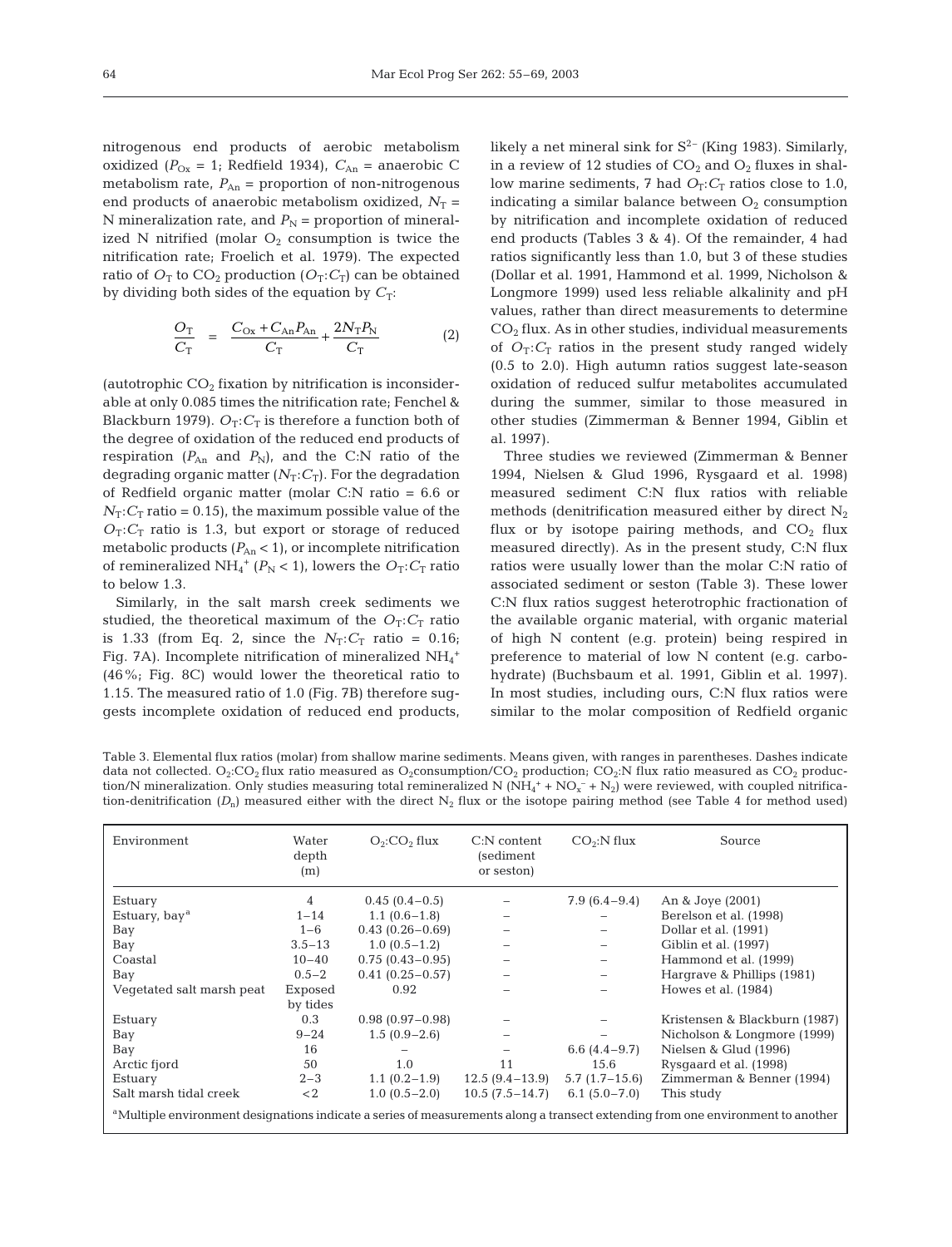65

Table 4. Contribution of nitrification and denitrification to sediment elemental cycling. Only studies measuring denitrification by direct  $N_2$ flux or by the isotope pairing method were reviewed. Means are given, with ranges in parentheses. Dashes indicate data not collected.  $CO<sub>2</sub>$  production by denitrification was measured as total denitrification (coupled nitrification-denitrification,  $D<sub>n</sub>$  + denitrification of water column nitrate, *D*w)

| Environment                 | Water<br>depth<br>(m) | Nitrification<br>of remineral-<br>ized $N$ $(\% )$ | $O2$ consump-<br>tion by nitri-<br>fication $(\%)$ | Overlying<br>water<br>$NOx-(µM)$ | $D_w: (D_n + D_w)$<br>(% ) | $CO2$ produc-<br>tion by de-<br>nitrification $(\% )$ | Source                                  |
|-----------------------------|-----------------------|----------------------------------------------------|----------------------------------------------------|----------------------------------|----------------------------|-------------------------------------------------------|-----------------------------------------|
| Estuary                     | 4                     | 79 (59–100)                                        | $48(42-53)$                                        | $\qquad \qquad -$                |                            | $12(12-13)$                                           | An & Joye $(2001)^a$                    |
| Continental shelf           | $30 - 640$            | $73(20-100)$                                       | $20(4-34)^{c}$                                     | ~26                              | $60(10-91)$                |                                                       | Devol & Christensen (1993) <sup>a</sup> |
| Estuary, bay <sup>e</sup>   | $7 - 30$              |                                                    | $12(3-33)$                                         | $\overline{\phantom{m}}$         | $11(0-39)$                 | $\overline{\phantom{0}}$                              | Seitzinger et al. (1984) <sup>a</sup>   |
| Shallow lake                | 1.6                   | $46(17-64)$                                        | $23(6-38)$                                         | $\qquad \qquad -$                |                            |                                                       | van Luijn et al. (1999) <sup>a</sup>    |
| Shallow estuary             | $<$ 2                 | $57(41-80)$                                        | $23(9-52)$                                         |                                  |                            |                                                       | Yoon & Benner $(1992)^a$                |
| Estuary                     | $2 - 3$               | $77(10-100)$                                       | $38(2-61)$                                         | $16(0.3-49)$                     | $17(0-104)$                | $26(0-75)$                                            | Zimmerman & Benner $(1994)^{a,d}$       |
| Shallow bay                 | $\lt2$                | $9(0-108)$                                         | $0.4(0-1.5)$                                       | $23(0-68)$                       | $51(0-84)$                 |                                                       | Jensen et al. $(1996)^b$                |
| Continental shelf           | <40                   | $64(41-93)$                                        | $14(9-18)$                                         |                                  | $5(2-6)$                   | $\overline{\phantom{m}}$                              | Lohse et al. $(1996)^b$                 |
| Bay                         | 16                    |                                                    |                                                    | $4(0-8)$                         | $12(0-26)$                 | $\qquad \qquad -$                                     | Nielsen & Glud $(1996)^b$               |
| Estuary                     | $\mathbf{1}$          | $55(50-60)$                                        | $\overline{\phantom{0}}$                           | 107                              | $83(83-84)$                |                                                       | Rysgaard et al. $(1993)^b$              |
| Arctic fjord                | 50                    | 70                                                 | 8.6                                                | 6                                | $\Omega$                   | 3.9                                                   | Rysgaard et al. (1998) <sup>b</sup>     |
| River, estuary <sup>e</sup> | $2 - 15$              | $\overline{\phantom{0}}$                           | $7^d$ (0-7.5)                                      | $(4 - 611)$                      | $62(28-100)$               | $\overline{\phantom{m}}$                              | Trimmer et al. $(2000a)^b$              |
| Estuary                     | $0 - 1$               | $52(0-170)$                                        | $12(0-40)$                                         | $24(1.6-76)$                     | $54(4-100)$                | $\overline{\phantom{m}}$                              | Trimmer et al. $(2000b)^b$              |
| Salt marsh tidal creek      | $\langle 2$           | $46(21-89)$                                        | $18(6-30)$                                         | $28(0-133)$                      | $28(17-69)$                | $15(10-29)$                                           | This study <sup>a</sup>                 |

and dParadoxically high (<1 or >100%) values omitted from mean bDenitrification measured with isotope pairing method bDenitrification measured with isotope pairing method build be different designations indicate a series <sup>c</sup>One anomalously high point (70%) omitted emergency ements along a transect extending from one environment to another

matter. This apparent fractionation of the bulk organic matter suggests that stoichiometric estimations of denitrification should not rely on the C:N ratio of seston or sediment organic matter to estimate  $D_n$  as 'missing' N from measured  $CO_2$  and dissolved inorganic N fluxes.

# **Contribution of nitrification-denitrification to elemental cycling**

Although C and oxygen (O) cycling by nitrifiers and denitrifiers could not be measured directly, it was estimated from the known stoichiometry of the associated metabolic pathways (Richards et al. 1965, Froelich et al. 1979) (Fig. 8). In the present study, nitrification contributed an average of 18% to total sediment  $O_2$  consumption (contribution of nitrification  $= O_N$ :  $O_T$ , where  $O_N$  is the oxygen consumption rate of nitrification and  $O_T$  is the total  $O_2$  consumption rate) (Fig. 8A). When  $O_T: C_T = 1.0$  (as in many studies; Table 3), a simplified expression for  $O_N: O_T$  can be derived from Eqs. (1) & (2):

$$
\frac{O_N}{O_T} = \frac{2N_T P_N}{C_T} \tag{3}
$$

The maximum value of the  $O_N:O_T$  ratio for Redfield matter would then be 30%  $(P_N = 1; N_T:C_T =$ 0.15); Lower values would be expected with incomplete nitrification  $(P_N < 1)$ . As expected,  $O_N: O_T$  ratios

in the salt-marsh creek sediments of the present study were within the theoretical range  $(4 \text{ to } 30\%)$ , with the mean (18%) corresponding to that expected from Eq. (3)  $(P_N = 46\%$  [Fig. 8C],  $N_T$ :  $C_T$  ratio = 0.16 [Fig. 7A]). Other studies of shallow coastal marine systems also found  $O_N:O_T$  ratios (recalculated from published data) ranging from 0 to 30% (Table 4, Fig. 9). Similarly,  $O_N:O_T$  in continental shelf sediments ranged from 4 to 34% (Devol & Christensen 1993, Lohse et al. 1996). The relationship between  $P_N$  and the  $O_N:O_T$  ratio suggested by Eq. (3) was supported by the data of the present study ( $r = 0.95$ ,  $n = 15$ ;  $p <$ 0.001), with nitrification accounting for a maximum of 28% of total  $O_2$  flux when 89% of mineralized N was nitrified (Fig. 9). Similar relationships were found in other shallow systems where data was available (shown in Fig. 9), though the relationship in the continental shelf system was poor  $(r = 0.34;$  Devol & Christensen 1993), and in another study (Zimmerman & Benner 1994), some  $O_N:O_T$  ratios above 30% were found to be associated with very low  $C_T:N_T$  flux ratios  $(<5)$ .

The contribution of  $D_n$  to C cycling can be expressed by the following equation:

$$
\frac{C_{\rm D}}{C_{\rm T}} = \frac{1.25N_{\rm T}P_{\rm D}}{C_{\rm T}} \tag{4}
$$

where  $C_D$  = the  $CO_2$  production rate of denitrification and  $P_D$  = the proportion of mineralized N denitrified (Richards et al*.* 1965). This expression has a maxi-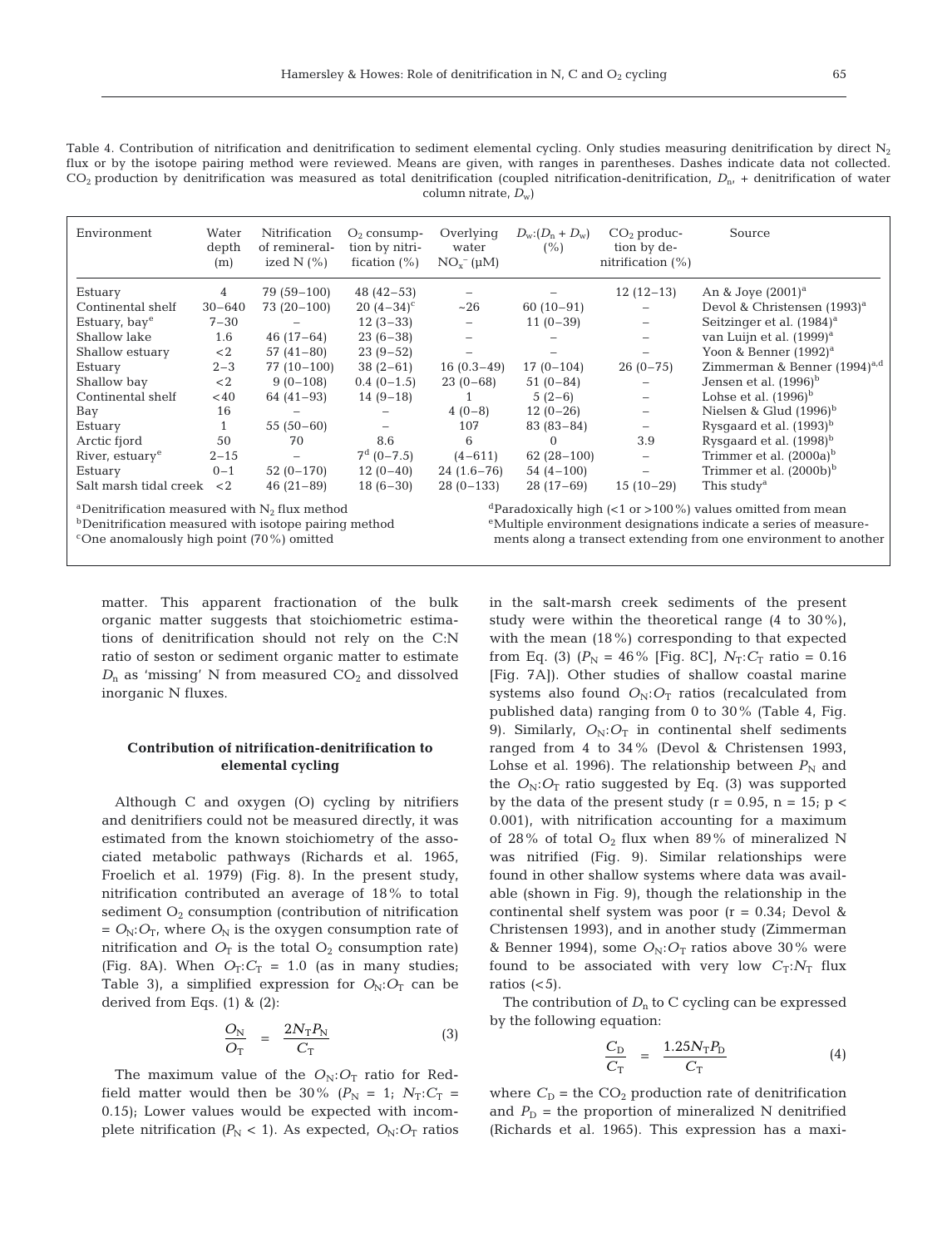

Fig. 9. Relationship between contribution of nitrification to total  $O_2$  consumption  $(O_N; O_T)$  and the proportion of mineralized N nitrified  $(P_N)$  in shallow sediments. Most points lie close to the theoretical line expected for respiration of Redfield organic matter and  $O_T: C_T = 1.0$  (recalculated from sources: Yoon & Benner 1992  $[n = 7; p = 0.05]$ , Zimmerman & Benner 1994 [n = 10; p < 0.001], van Luijn et al. 1999  $[n = 8; p = 0.01]$ 

mum Redfield value of 18%  $(P_D = 1; N_T: C_T = 0.15)$ . Carbon cycling resulting from  $D_n$  in the present study averaged 10% of the total cycling of sediment  $C$  (CO<sub>2</sub> production by denitrification — autotrophic  $CO<sub>2</sub>$  fixation by nitrification = 11 – 1%). The further contribution of  $D_w$  increased the total to 15%, similar to the contribution of nitrification to the  $O_2$  cycle. Although an early study of a Danish estuary found that denitrification accounted for only 3 to 4% of sediment C cycling (Jørgensen & Sørensen 1985), the acetylene block assay they used is known to underestimate denitrification rates (Seitzinger et al. 1993). In other studies using either  $N_2$  flux or <sup>15</sup>N isotope pairing methods, and measuring total  $(D_n + D_w)$  denitrification, mean  $C_D$ :  $C_T$  ranged from 3.9% in an Arctic fjord (Rysgaard et al. 1998), to 12% in a Texas estuary (An & Joye 2001), with even higher values (up to 75%, associated high water column  $NO<sub>x</sub><sup>-</sup>$  concentrations) in another Texas estuary (Zimmerman & Benner 1994).

An average of 46% (21 to 89%) of the  $\mathrm{NH}_4{}^+$  remineralized in Mashapaquit Marsh tidal creek sediments was nitrified and denitrified, typical for estuaries and coastal marine sediments (Table 4). In some estuaries,  $D_n$  is not limited by the supply of  $NO_x^-$  through nitrification (Seitzinger 1987). However, in the present study, the absence of  $NO<sub>x</sub><sup>-</sup>$  fluxes from the sediments indicate that nitrification limited  $D<sub>n</sub>$ , possibly because high N inputs to the marsh drove high organic C production, which limited  $O_2$  availability to nitrifiers while creating favorable conditions for denitrification (van Luijn et al. 1999).

## **Controls on sediment metabolism**

Both  $O_2$  consumption and  $CO_2$  production were equally correlated with both temperature and sediment C (Figs. 4 & 5). In contrast,  $D_n$  was controlled primarily by sediment C concentration (within sediment types) and lability (between sediment types), but was poorly correlated with temperature (Figs. 4C & 5C).  $D_w$ was controlled by water column  $NO<sub>x</sub><sup>-</sup>$  (Fig. 6A inset; Smith 1999) within the range of concentrations found in the tidal creek (<133 µM, Table 1). However, when NO3 – was not limiting (i.e. at experimental concentrations of 500 µM),  $D_w$  was, like  $D_n$ , limited by sediment C concentration (within sites) and lability (between sites) (Fig. 5D).

Spring maxima for denitrification indicate the predominance of seasonal factors other than temperature in controlling metabolism (i.e. spring algal blooms) (Jørgensen & Sørensen 1985, Nowicki et al. 1999). In contrast, our late-summer maximum may support the predominance of temperature-driven seasonal effects in this salt marsh creek bottom. Although temperature appeared to account for a significant proportion of the variability in  $O_2$  and  $CO_2$  fluxes, it was not possible to separate temperature from other seasonal effects. In the sandy sediments, organic C content was significantly correlated with temperature  $(r = 0.57)$ , suggesting a seasonal component to the availability of C in these sediments. It is also likely that seasonal cycles of algal production had an effect on the lability of sediment C pools. Other seasonal effects on metabolism that could be confounded with temperature include benthic irrigation and sediment redox state. Nonetheless, if the temperature effects were direct, *Q*<sup>10</sup> values for O, C, and N metabolism in the salt marsh creek sediments of the present study would range from 1.6 to 2.0, similar to those reported in the literature for estuarine sediments ( $Q_{10}$  for  $O_2$  consumption = 2.7, Jørgensen & Sørensen 1985;  $Q_{10}$  for denitrification = 2.1, Zimmerman & Benner 1994).

Within each sediment type, metabolic rates were related to sediment C concentrations, but the sediment C quality of the 2 sediment types differed (Fig. 5, Table 2). Organic material at the sandy site was about twice as reactive as at the muddy site, though half as concentrated, and  $O_2$ ,  $CO_2$ , and  $D_n$  did not significantly differ between the sites. Fresh algal C likely accounted for more than 4 times as much of the sediment C in sandy sediments than muddy sediments. However, C:N flux ratios and the isotopic composition of sediment C in both sediment types were similar, indicating a similar source of organic C for respiration. Nevertheless, the relationship of sediment C content to metabolic activity in the 2 sediment types (Fig. 5C) suggests that the C pool of muddy sediments contained a sig-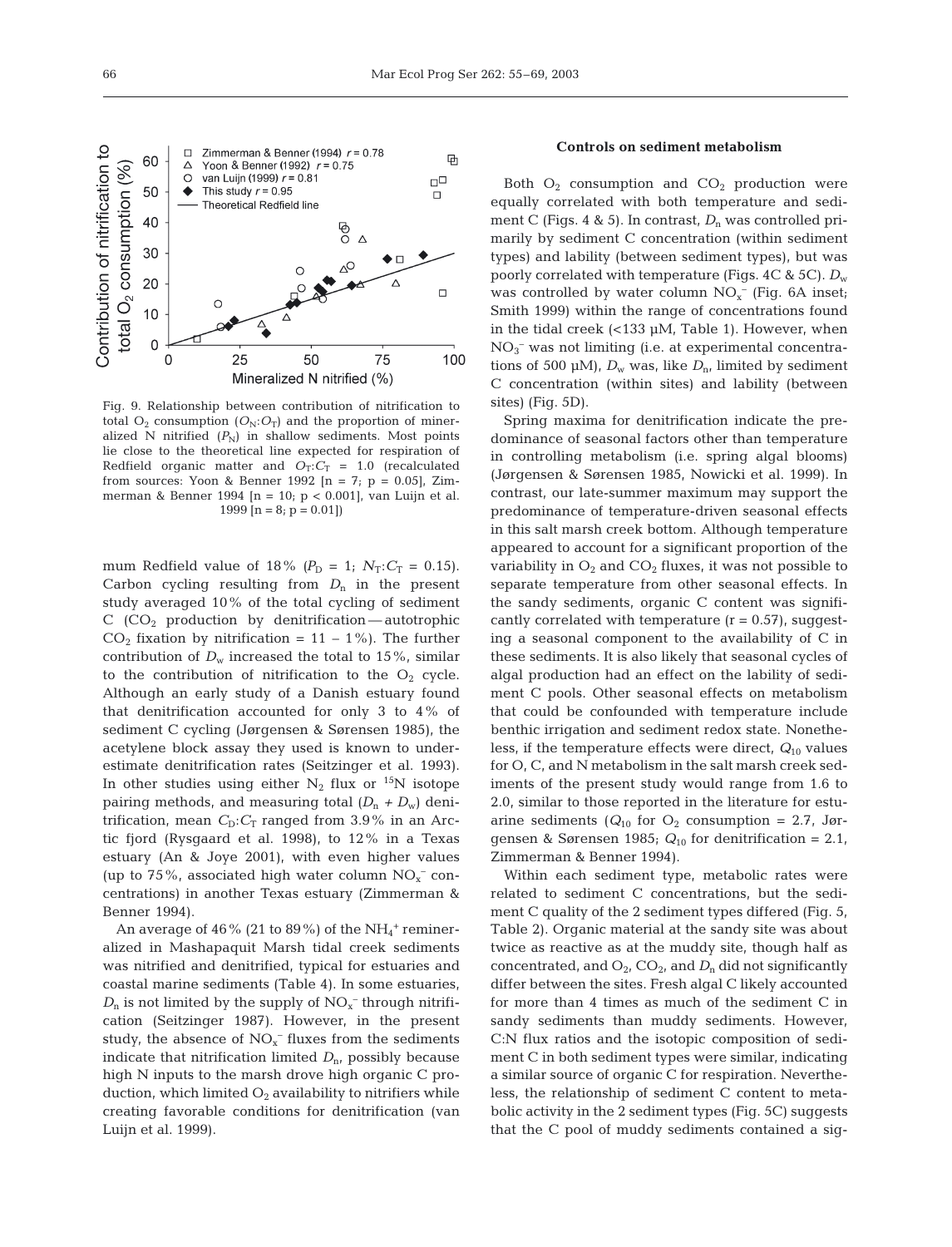nificant fraction of refractory material. Although the regression lines for sandy sediments intercept the *x*-axis near 0, in muddy sediments  $D_n$  decreases to 0 at  $0.7$  mmol C cm<sup>-3</sup>.

In systems where planktonic production dominates, production and deposition control sediment C content, resulting in muddy or sandy sediments. Studies have generally found lower metabolic rates in sandy sediments (Jørgensen & Sørensen 1985, Jensen et al. 1996, Trimmer et al. 2000a). However, in the shallow waters of the salt marsh tidal creek, benthic production dominates, and sediment C content was likely controlled by *in situ* benthic production. Sandy sediments were most often found below groundwater seepage faces (our Fig. 1, Smith 1999), and production in the sandy sediments may have been stimulated by nutrient-rich groundwater fluxes. However, heterotrophic metabolism was equal at both sites, although sandy sediment C pools were lower, suggesting that sandy sediments may have been depleted of organic matter by eroding effects of groundwater intrusion (Redfield 1972, Howes et al. 1996).

## **Fate of groundwater nitrate**

Our study suggests that benthic microalgae were the primary source of the sediment organic material that drove creek-bottom respiration and *D*n. In this shallow (<1.2 m) system, phytoplankton likely contributed little to total production. In addition, organic matter influxes through tidal water were small, and the overall balance was toward export from the marsh (Smith 1999). Export of macrophytic plant material from the vegetated marsh to tidal creek sediments in similar marsh systems is also known to be small (Wolaver et al. 1983, White & Howes 1994a). The isotopic composition of organic C in Mashapaquit Marsh tidal creek sediments was depleted in  ${}^{13}C$  relative to vegetated marsh sources and benthic macroalgae. Sediment  $\delta^{13}C$  levels were, however, similar to values reported for salt marsh creek benthic microalgae (Haines 1976, Sullivan & Moncreiff 1990). Stable isotope analyses in other salt marshes have also identified benthic microalgae as the dominant contributors to tidal sediment organic matter (Sullivan & Moncreiff 1990, Page 1997, Boschker et al. 1999).

Identification of the size of N sources to the tidal creeks also suggests that groundwater  $NO<sub>x</sub><sup>-</sup>$  was the dominant N source driving benthic algal production. Groundwater represents an N load to the tidal sediments of 32 mmol  $m^{-2} d^{-1}$  (Smith 1999). In contrast, N inputs from other sources were likely much lower. Precipitation N inputs in a nearby marsh were only 0.11 mmol  $m^{-2} d^{-1}$  (Valiela & Teal 1979), while N fixa-

tion accounted for a maximum of 0.32 mmol  $m^{-2}$  d<sup>-1</sup> (Teal et al. 1979). Inputs from the vegetated marsh were likely less than 1.1 mmol  $m^{-2} d^{-1}$  (recalculated from White & Howes 1994b), while tidal N exchanges represented a net loss (Smith 1999). Groundwater N inputs to the tidal creek were therefore more than 20 times as great as all other inputs combined. A significant algal sink for this groundwater N is further supported by the N budget of the marsh (Smith 1999), which showed that 12.9 mmol N  $m^{-2}$  d<sup>-1</sup> were removed from groundwater during passage through the marsh. Only 24 to 34% of this missing N could be accounted for by *in situ* measurements of  $D_w$ . The remainder (66 to 76%) may have been assimilated by benthic algae, and eventually lost from the marsh indirectly through  $D_n$ . This partitioning of N losses between  $D_w$  and  $D_n$ was supported by the results of the present study, where  $D_w$  accounted for 28% of total denitrification N losses from the tidal creek sediments, with the remainder (72%) accounted for by  $D<sub>n</sub>$ , or denitrification losses of N released during the degradation of algal organic material.

The dominance of  $D_n$  in Mashapaquit Marsh was greater than that found in other coastal environments with similar water column  $NO<sub>x</sub><sup>-</sup>$  concentrations (Table 4). The dominance of  $D_n$  in the shallow marsh creek may have resulted from strong benthic algal competition for  $NO<sub>x</sub><sup>-</sup>$ , which reduced the availability of  $NO<sub>x</sub><sup>-</sup>$  for  $D<sub>w</sub>$ . Nevertheless, the high metabolic activity of this algal material resulted in the eventual loss of much of its N through  $D_n$ . The important role that benthic algae play in the sediment N cycle of Mashapaquit Marsh contrasts with tidal creek sediments in nearby Great Sippewissett Marsh, which are narrow and shaded by *Spartina alterniflora* plants, and where sediment pigment levels were ~10 times lower than in Mashapaquit Marsh (Wiltse et al. 1984). It is likely that the balance of competition for water column  $NO<sub>x</sub>^$ between algae and denitrifiers is shifted in favor of algae in the shallow, unshaded, wide tidal channel of Mashapaquit Marsh, but shifts toward denitrifiers in narrow, shaded tidal creeks or deeper aquatic systems.

## **Denitrification in shallow coastal sediments**

*D*<sup>n</sup> rates measured in this study (mean 5.2, range 0.2 to 12.6 mmol N  $m^{-2}$  d<sup>-1</sup>; Table 1) were at the high end of the range reported for estuarine sediments (Jenkins & Kemp 1984, Jørgensen & Sørensen 1985, Seitzinger 1987, Jensen et al. 1996), although rates of up to 5.0 mmol N  $m^{-2}$  d<sup>-1</sup> have also been reported from an unpolluted Florida estuary (Seitzinger 1987). Nevertheless, high denitrification rates are most often found in systems receiving high N loads and in sediments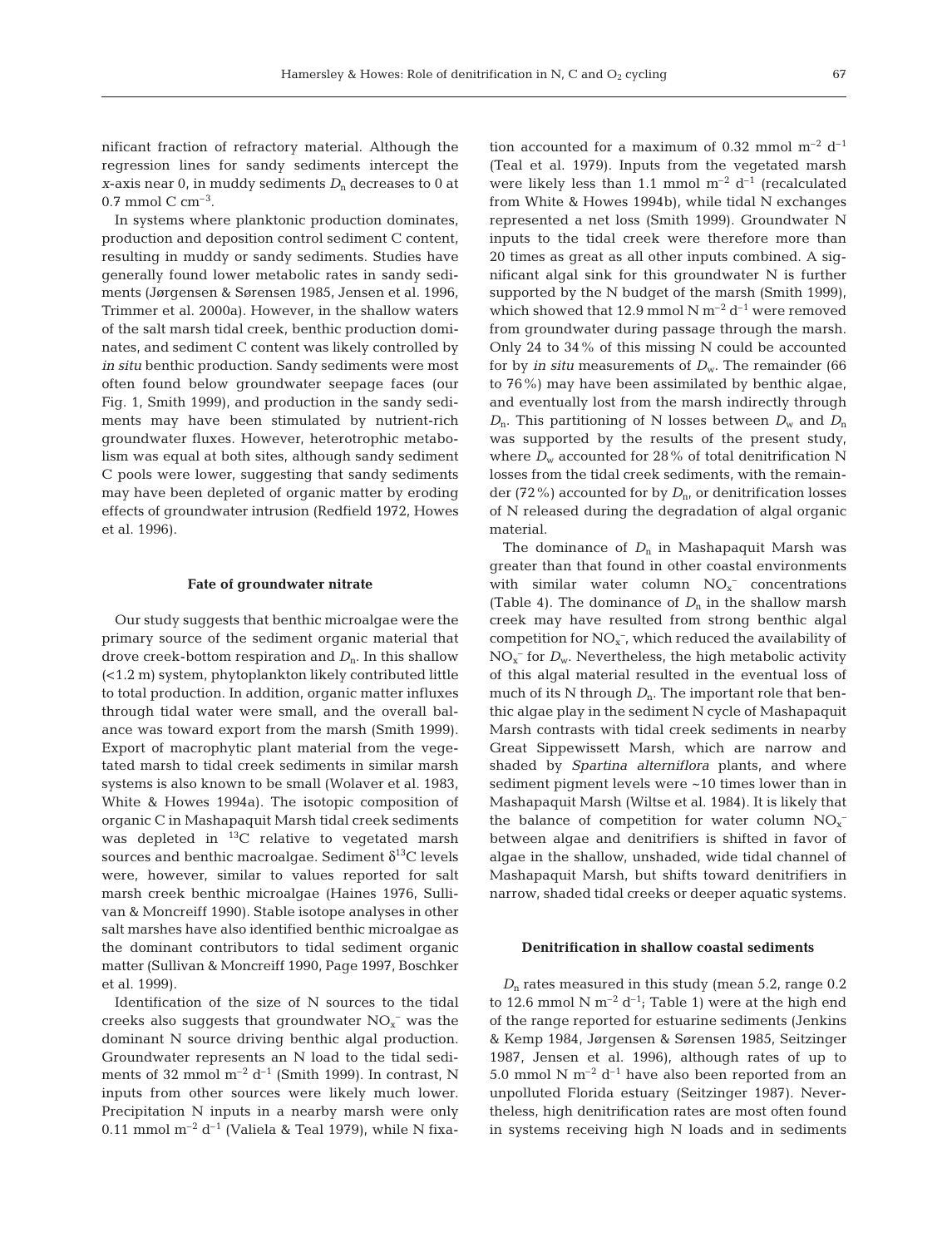with high organic C contents (Jørgensen & Sørensen 1985). At the upper end, denitrification rates as high as 197 mmol N  $m^{-2}$  d<sup>-1</sup> have been measured in sediments near a sewage outfall (Trimmer et al*.* 2000a). Two studies besides ours report denitrification fluxes for embayments in Cape Cod, Massachusetts. Nowicki et al. (1999) found very low rates, ranging from 0.05 to 0.58 mmol N  $m^{-2}$  d<sup>-1</sup>, in an estuary (Towns Cove) receiving 2.1 mmol N  $m^{-2}$  d<sup>-1</sup> from the surrounding watershed (Giblin & Gaines 1990). However, denitrification rates in a similar system (Childs River) receiving similar N loads to Mashapaquit Marsh (35 mmol N  $m^{-2}$  $d^{-1}$ ; Valiela et al. 1992) averaged 3.3 mmol N m<sup>-2</sup>  $d^{-1}$ (Lamontagne & Valiela 1995), similar to those of the present study.

High groundwater  $NO<sub>x</sub><sup>-</sup>$  loads to the creek-bottom sediments of Mashapaquit Marsh likely support high benthic-algal production and high sediment concentrations of labile organic matter. Degradation of this organic material supports high rates of  $O_{21}$  CO<sub>2</sub>, and N cycling, including denitrification of water column  $\mathrm{NO_x^-}$ and nearly half of the remineralized N.  $D_w$  contributes significantly to total denitrification (28%). Denitrification is a significant contributor to the total metabolism of these salt marsh sediments, contributing 15 and 18% to the total cycling of C and O, respectively.

*Acknowledgements.* We thank D. Cook and S. Cook for access to their salt marsh property. K. Smith (SEA Consultants, Cambridge, Massachusetts) contributed sediment data. Analytical and field support was supplied by K. Smith, M. Jull, P. Henderson (SMAST), and numerous interns and volunteers. The advice of C. Taylor and the comments of 2 anonymous reviewers improved the manuscript. Financial support for this work was provided by the Coastal Systems Program at the School for Marine Science and Technology (SMAST) and by the Education Department of the Woods Hole Oceanographic Institution.

## LITERATURE CITED

- An S, Joye SB (2001) Enhancement of coupled nitrificationdenitrification by benthic photosynthesis in shallow estuarine sediments. Limnol Oceanogr 46:62–74
- Berelson WM, Heggie D, Longmore A, Kilgore T, Nicholson G, Skyring G (1998) Benthic nutrient recycling in Port Phillip Bay, Australia. Estuar Coast Shelf Sci 46:917–934
- Boschker HTS, de Brouwer JFC, Cappenberg TE (1999) The contribution of macrophyte-derived organic matter to microbial biomass in salt-marsh sediments: stable carbon isotope analysis of microbial biomarkers. Limnol Oceanogr 44:309–319
- Buchsbaum R, Valiela I, Swain T, Dzierzeski M, Allen S (1991) Available and refractory nitrogen in detritus of coastal vascular plants and macroalgae. Mar Ecol Prog Ser 72: 131–143
- Devol AH, Christensen JP (1993) Benthic fluxes and nitrogen cycling in sediments of the continental margin of the eastern North Pacific. J Mar Res 51:345–372
- Dollar SJ, Smith SV, Vink SM, Obrebski S, Hollibaugh JT (1991) Annual cycle of benthic nutrient fluxes in Tomales Bay, California, and contribution of the benthos to total ecosystem metabolism. Mar Ecol Prog Ser 79:115–125
- Fenchel T, Blackburn TH (1979) Bacteria and mineral cycling. Academic Press, New York
- Froelich PN, Klinkhammer GP, Bender ML, Luedtke GR and 6 others (1979) Early oxidation in pelagic sediments of the eastern equatorial Atlantic: suboxic diagenesis. Geochim Cosmochim Acta 43:1075–1090
- Fujita RM, Wheeler PA, Edwards RL (1989) Assessment of macroalgal nitrogen limitation in a seasonal upwelling region. Mar Ecol Prog Ser 53:293–303
- Giblin AE, Gaines AG (1990) Nitrogen inputs to a marine embayment: the importance of groundwater. Biogeochemistry 10:309–328
- Giblin AE, Hopkinson CS, Tucker J (1997) Benthic metabolism and nutrient cycling in Boston Harbor, Massachusetts. Estuaries 20:346–364
- Haines EB (1976) Stable carbon isotope ratios in the biota, soils and tidal waters of a Georgia salt marsh. Estuar Coast Mar Sci 4:609–616
- Hammond DE, Giordani P, Berelson WM, Poletti R (1999) Diagenesis of carbon and nutrients and benthic exchange in sediments of the Northern Adriatic Sea. Mar Chem 66: 53–79
- Hargrave BT, Phillips GA (1981) Annual *in situ* carbon dioxide and oxygen flux across a subtidal marine sediment. Estuar Coast Shelf Sci 12:725–737
- Harvey JW, Odum WE (1990) The influence of tidal marshes on upland groundwater discharge to estuaries. Biogeochemistry 10:217–236
- Havens KE, Hauxwell J, Tyler AC, Thomas S and 5 others (2001) Complex interactions between autotrophs in shallow marine and freshwater ecosystems: implications for community responses to nutrient stress. Environ Pollut 113:95–107
- Howes BL, Dacey JWH, King GM (1984) Carbon flow through oxygen and sulfate reduction pathways in salt marsh sediments. Limnol Oceanogr 29:1037–1051
- Howes BL, Dacey JWH, Teal JM (1985) Annual carbon mineralization and belowground production of *Spartina alterniflora* in a New England salt marsh. Ecology 66:595–605
- Howes BL, Weiskel PK, Goehringer DD, Teal JM (1996) Interception of freshwater and nitrogen transport from uplands to coastal waters: the role of saltmarshes. In: Nordstrom KF, Roman CT (eds) Estuarine shores: evolution, environments and human alterations. John Wiley and Sons, New York, p 287–310
- Jenkins MC, Kemp WM (1984) The coupling of nitrification and denitrification in two estuarine sediments. Limnol Oceanogr 29:609–619
- Jensen KM, Jensen MH, Kristensen E (1996) Nitrification and denitrification in Wadden Sea sediments (Konigshafen, Island of Sylt, Germany) as measured by nitrogen isotope pairing and isotope dilution. Aquat Microb Ecol 11:181–191
- Jørgensen BB (1982) Mineralization of organic matter in the sea bed: the role of sulphate reduction. Nature 296: 643–645
- Jørgensen BB, Sørensen J (1985) Seasonal cycles of  $O_2$ ,  $NO_3^-$ , and  $SO_4^{-2}$  reduction in estuarine sediments: the significance of an NO<sub>3</sub><sup>-</sup> reduction maximum in spring. Mar Ecol Prog Ser 24:65–74
- King GM (1983) Sulfate reduction in Georgia salt marsh soils: an evaluation of pyrite formation using  ${}^{35}S$  and  ${}^{55}Fe$ tracers. Limnol Oceanogr 28:987–995